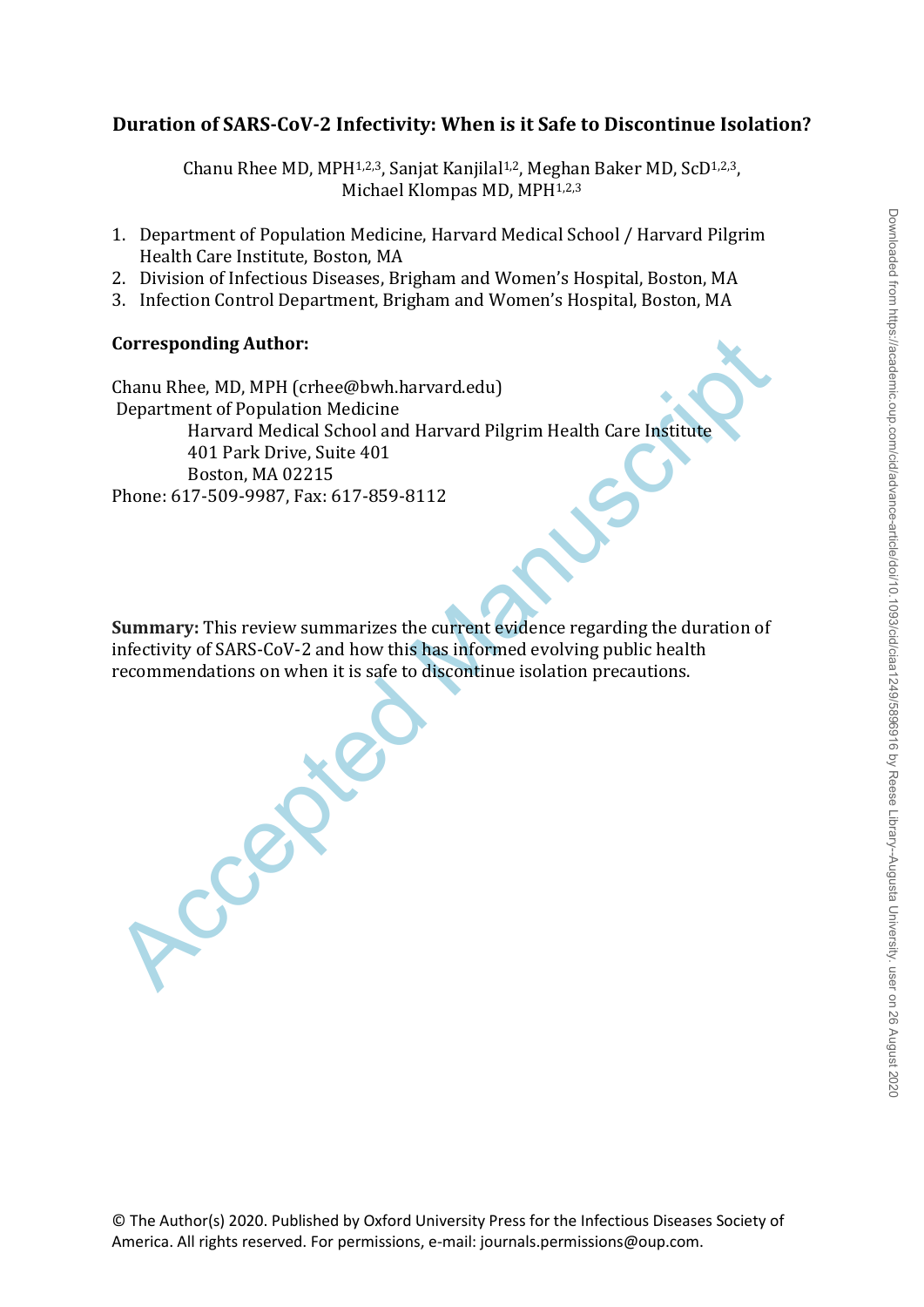## **ABSTRACT**

with Covid-19. Many patients, however, have persistently positive RT-PCR tests for<br>weeks to months following clinical recovery and multiple studies now indicate that<br>persistently positive RT-PCRs generally do not reflect r Defining the duration of infectivity of SARS-CoV-2 has major implications for public health and infection control practice in healthcare facilities. Early in the pandemic, most hospitals required two negative RT-PCR tests before discontinuing isolation in patients with Covid-19. Many patients, however, have persistently positive RT-PCR tests for weeks to months following clinical recovery and multiple studies now indicate that persistently positive RT-PCRs generally do not reflect replication-competent virus. SARS-CoV-2 appears to be most contagious around the time of symptom onset and infectivity rapidly decreases thereafter to near-zero after about 10 days in mildmoderately ill patients and 15 days in severely-critically ill and immunocompromised patients. The longest interval associated with replication-competent virus thus far is 20 days from symptom onset. This review summarizes evidence-to-date on the duration of infectivity of SARS-CoV-2 and how this has informed evolving public health recommendations on when it is safe to discontinue isolation precautions.

**Keywords:** SARS-CoV-2; COVID-19; Transmission-Based Precautions; Isolation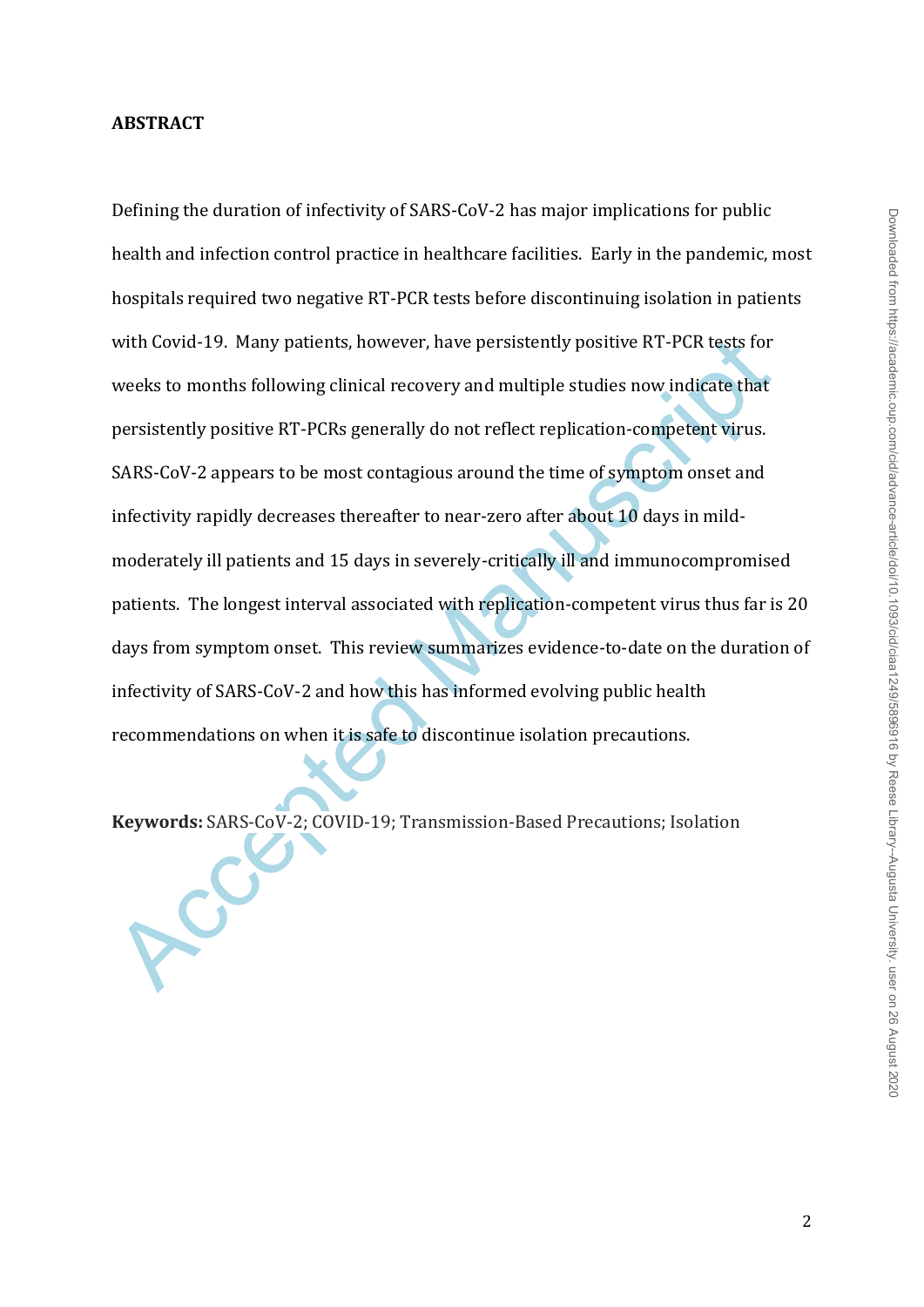### **MANUSCRIPT**

infection control efforts. Prematurely releasing patients from isolation risks fueling<br>transmission. Unnecessarily prolonging isolation, however, is frustrating for patient<br>consumes personal protective equipment, can delay Severe acute respiratory syndrome coronavirus 2 (SARS-CoV-2), the virus that causes Covid-19, has infected millions of people worldwide. Understanding the duration of SARS-CoV-2 infectivity has major implications for public health and infection control efforts. Prematurely releasing patients from isolation risks fueling transmission. Unnecessarily prolonging isolation, however, is frustrating for patients, consumes personal protective equipment, can delay procedures and other medical care, locks up scarce private and airborne infection isolation rooms, separates patients from social support, and may impede discharge. Policies that permit a timely but safe return to work for infected healthcare workers are also critical, particularly in hospitals facing staffing shortages. Furthermore, repeated RT-PCR testing for clearance consumes testing supplies and repeated nasopharyngeal swabs can cause non-trivial discomfort.

In this article, we review the current knowledge about the duration of SARS-CoV-2 transmissibility and how this has informed evolving recommendations from the World Health Organization (WHO) and U.S. Centers for Disease Control and Prevention (CDC).

# **Incubation Period and Peak Viral Load**

The median incubation period for SARS-CoV-2 is 5 days, with an interquartile range of 2-7 days.[1, 2] Approximately 98% of infected individuals who develop symptoms do so within 12 days.[3] Viral RNA levels are detectable in the respiratory tract 2-3 days before symptoms appear, peak at symptom onset, and decline over the following 7-8 days in most patients.[4-8] The capacity of asymptomatic and pre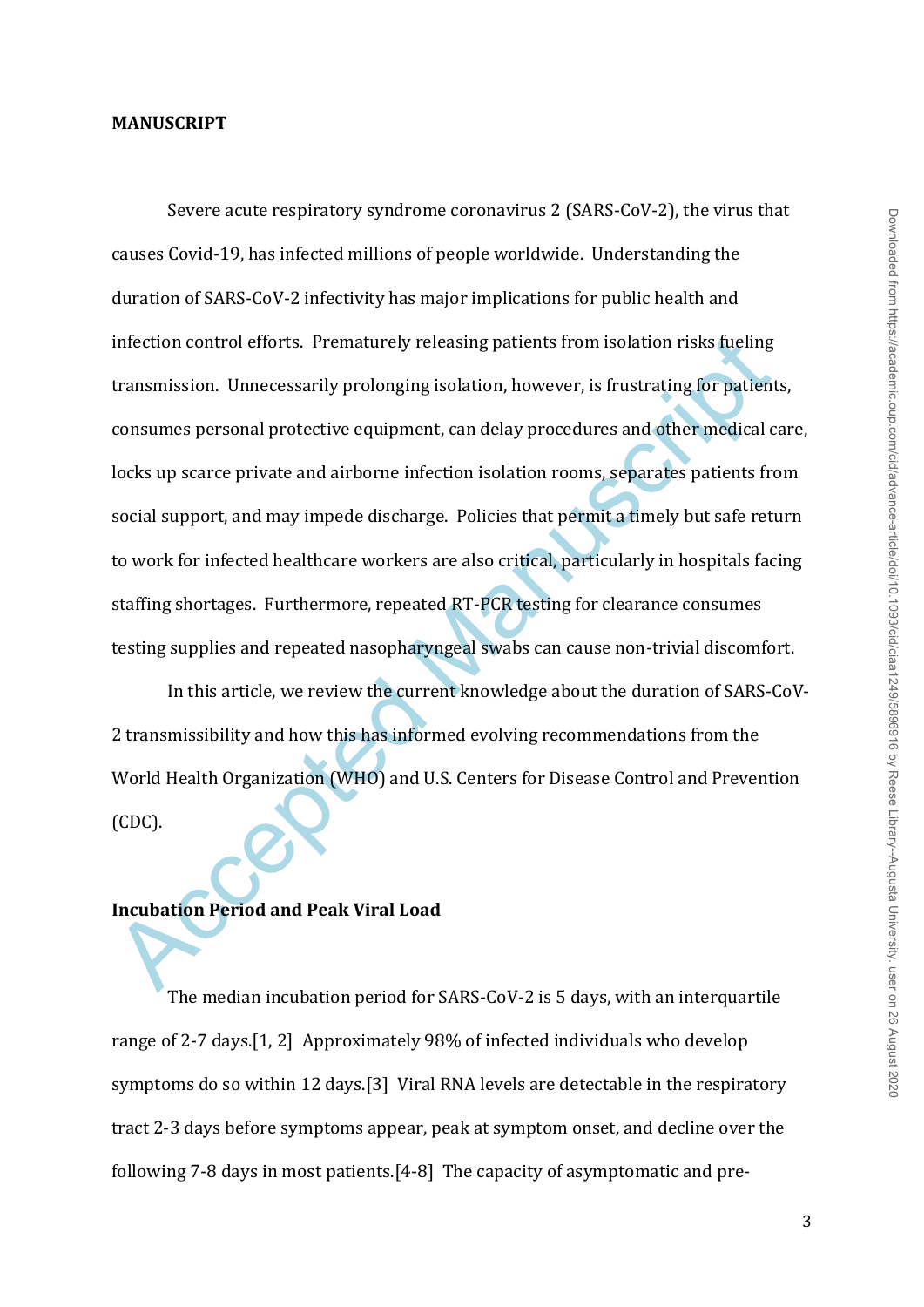symptomatic people to transmit virus prior to symptom onset is well documented.[9- 13] SARS-CoV-2 therefore appears to have similar transmission dynamics to influenza, which is also contagious before through several days after symptom onset.<sup>[14-16]</sup>

### **Duration of PCR Positivity**

Early in the pandemic, WHO and CDC recommended test-based clearance wit<br>least two negative RT-PCR tests for patients with Covid-19. This strategy, however,<br>lead to prolonged isolation as some patients have positive RT-PCR Early in the pandemic, WHO and CDC recommended test-based clearance with at least two negative RT-PCR tests for patients with Covid-19. This strategy, however, can lead to prolonged isolation as some patients have positive RT-PCR assays for weeks if not months.[17-23]. Sicker patients tend to have detectable RNA for longer periods, but prolonged PCR positivity also occurs in mildly ill and asymptomatic individuals.[6, 8, 24-29] The duration of PCR positivity appears to be longer in lower respiratory tract versus upper respiratory tract samples as well as in stool samples.[27, 30-33] In addition, some patients recover from Covid-19, have two negative tests, and then test positive again even in the absence of new symptoms.[34, 35]

# **Interpreting PCR Test Results: Cycle Thresholds and Nucleic Acid Quantity**

While PCR tests are reported as a binary result, the cycle threshold (Ct) value -the number of PCR cycles required for the sample fluorescence to exceed a predefined threshold -- provides additional useful information. The Ct value is inversely related to the amount of nucleic acid present in the sample, such that every increase in Ct value of  $\sim$ 3.3 corresponds to a 10-fold reduction in the amount of nucleic acid.[36] Most SARS-CoV-2 PCR assays use a Ct cutoff of <40 for positivity. Patients in the early stages of infection usually have Ct values of 20-30 or less.[37] Ct values tend to increase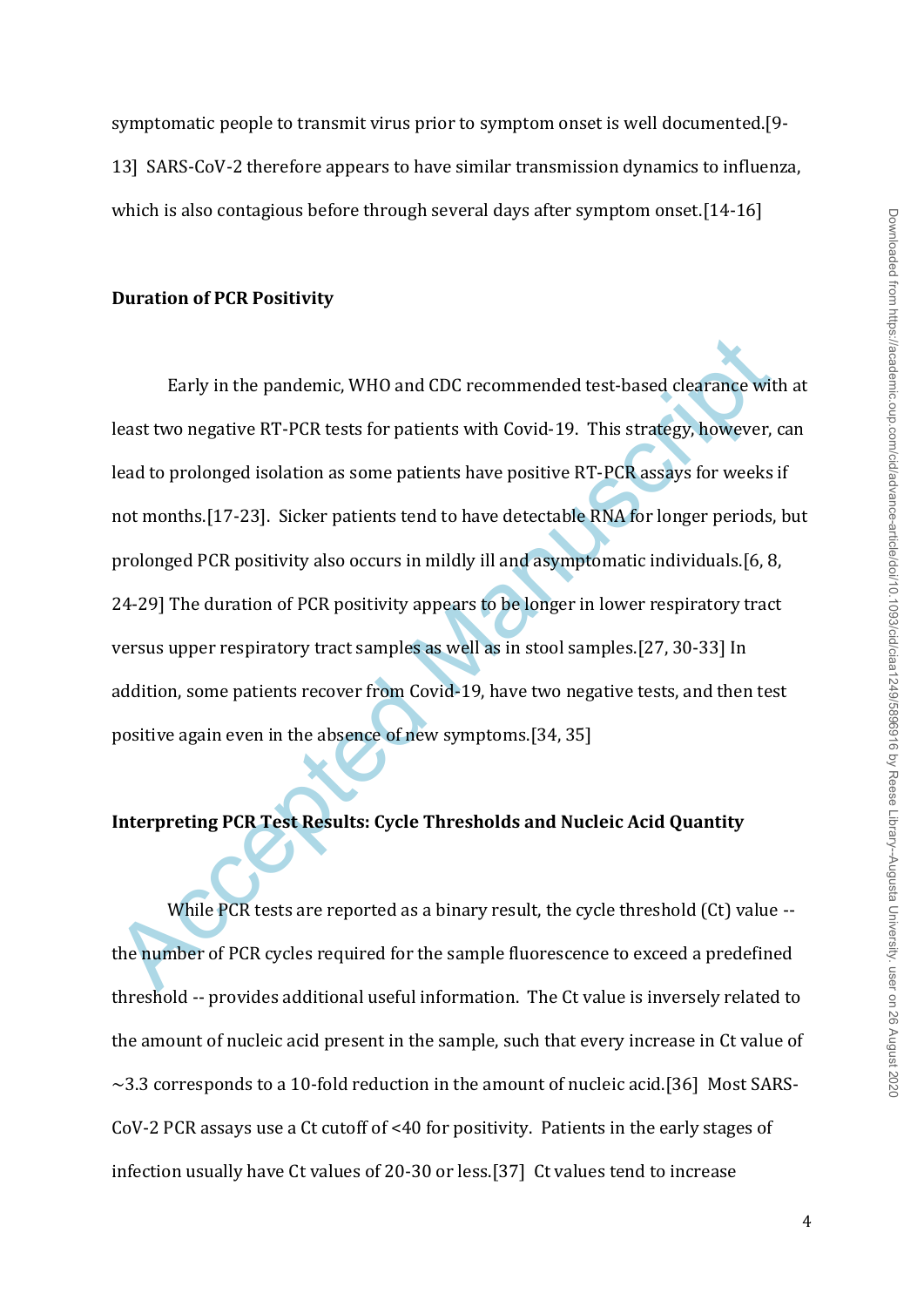thereafter, reflecting progressively lower amounts of viral RNA as the immune response clears the infection.

and reaction conditions can introduce further variation.[39, 40] This imprecision in<br>PCR testing is most apparent when the amount of viral nucleic acid at the sampling s<br>approaches the limit of detection for the assay and Ct values must be interpreted with caution as they do not reflect a true viral load, which requires standardization using reference curves. As such, they are not directly comparable across assays.[38] Furthermore, differences in specimen collection quality and reaction conditions can introduce further variation.[39, 40] This imprecision in PCR testing is most apparent when the amount of viral nucleic acid at the sampling site approaches the limit of detection for the assay and is the most common reason for why some patients alternate between testing negative and testing positive. Lastly, only traditional real-time PCR assays produce a Ct value; assays that use isothermal amplification do not product a Ct value and nested PCR assays are not designed for quantitative interpretation.[41]

# **Assessing Duration of Infectivity by Cell Culture**

It is now clear that persistent RNA detection does not necessarily translate into viable virus that can infect others. Subgenomic RNA fragments associate tightly with intracellular vesicles that protect them from degradation by host enzymes, which may explain why PCR tests are persistently positive in many patients.[42] The ability of SARS-CoV-2 to replicate in cultured cells is a better surrogate for infectivity. In a hamster study, for example, transmissibility of SARS-CoV-2 correlated with detection of infectious virus by culture, but not by RT-PCR positivity alone.[43] The possibility of human transmission despite non-culturable virus cannot be ruled out as no study has attempted to link the presence of culturable virus directly to infectivity in humans. However, an increasing body of evidence suggests that time from symptom onset and Ct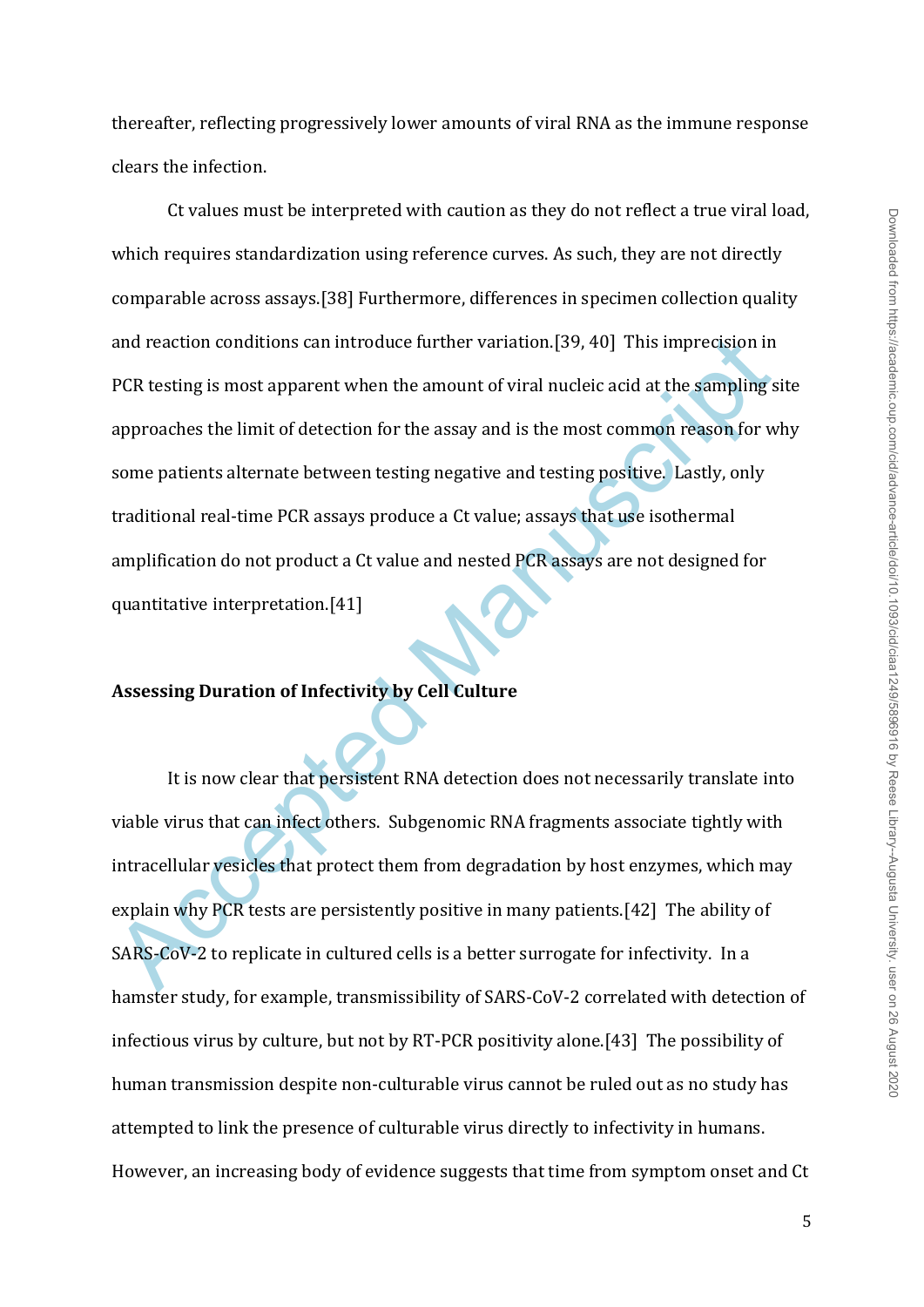values are both useful proxies for infectivity. Notably, SARS-CoV-2 viral culture is not used in routine practice as it can only performed by specialized laboratories that can meet minimum standards for biosafety.

Table 1 summarizes the evidence that persistently positive SARS-CoV-2 RNA PCRs are due to residual viral "debris" rather than replication-competent virus. The first study to make this suggestion was an analysis of 9 hospitalized patients with mildmoderate disease.[6] RNA was detectable by PCR for weeks after onset of symptoms in some patients; however, virus was only isolated by culture during the first week of symptoms and could not be cultured from any samples taken >8 days following symptom onset.

first study to make this suggestion was an analysis of 9 hospitalized patients with minoderate disease.[6] RNA was detectable by PCR for weeks after onset of symptoms some patients; however, virus was only isolated by cult Likewise, the US CDC reported they have not been able to isolate culture replication-competent virus from patients >9 days from symptom onset.[44] These data were generated from adult patients spanning a range of ages and severities of illness, although CDC did not specify the number of patients in their analysis. Attempts to culture virus from upper respiratory specimens were unsuccessful when PCR Ct values were higher than 35 (i.e., a low but detectable range of viral nucleic acid). Ct values from upper respiratory specimens were high following recovery from clinical illness, suggesting viral debris rather than replication-competent virus. Lastly, they reported that they have not cultured infectious virus from urine or from feces, suggesting these sources pose minimal risk of transmission particularly following hand hygiene. Note, however, that investigators have been able to culture infectious virus from feces in at least one patient.[45]

Similar results were reported in two studies from Southern France that retrospectively examined the effect of hydroxychloroquine and azithromycin on clinical and virologic outcomes.[46, 47] In the first analysis, 183 PCR-positive samples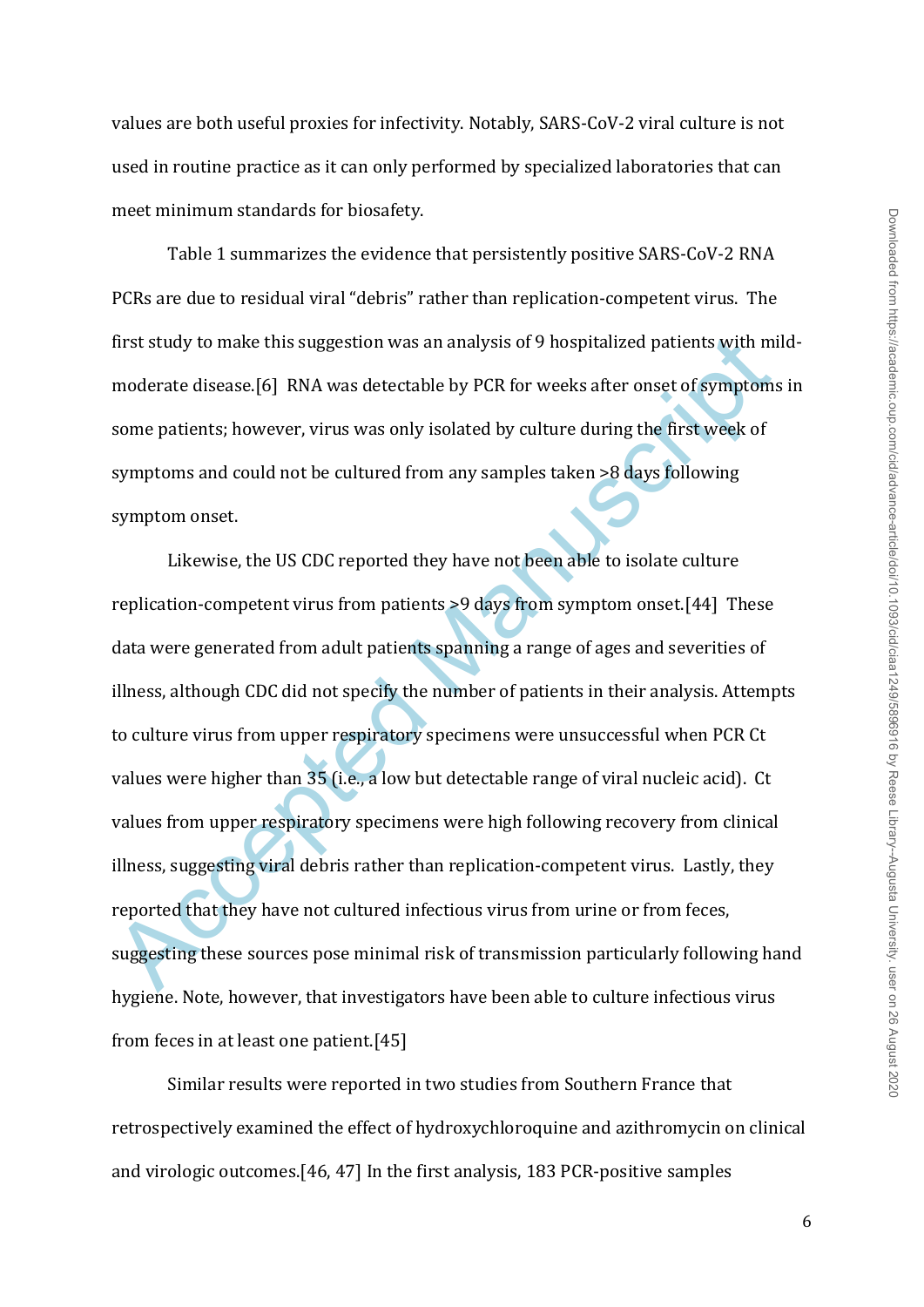(including 174 nasopharyngeal swabs and 9 sputum) from 155 patients were inoculated in cell cultures, of which 129 led to successful isolation.[46] Samples with Ct values of 13-17 were all associated with positive viral cultures. The culture positivity rate steadily decreased with rising Ct values, and no virus was successfully cultured from samples with Ct values ≥34. PCR tests were positive for up to 20 days after symptom onset, but viable virus could not be cultured after day 8. In the second analysis, 11 patients in whom daily cultures were attempted were negative by day 10.[47]

symptom onset, but viable virus could not be cultured after day 8. In the second<br>analysis, 11 patients in whom daily cultures were attempted were negative by day<br>10.[47]<br>Canadian investigators provided similar results from Canadian investigators provided similar results from an analysis of 90 PCRpositive samples, including nasopharyngeal swabs and endotracheal aspirates, taken through 21 days after symptom onset.[48] Virus could not be cultured after 8 days from symptom onset or when Ct values were greater than 24. The probability of successfully culturing SARS-CoV-2 was highest between days 1-5 and peaked at day 3. Every unit increase in Ct value was associated with a decrease in the odds of successfully culturing virus by 32%.

In an analysis of hospitalized patients with Covid-19 in Singapore, viral culture was positive from respiratory samples in 14 of 73 patients.[49] Viral culture was unsuccessful in all samples with Ct values >30, and 90% of samples taken after day 14 from symptom onset had Ct values >30.

A study from the Netherlands specifically focused on patients with severe illness, including immunocompromised patients.[50] Of the 129 patients in the study, 69% were in intensive care units, 31% were in non-critical care units (most of whom required supplemental oxygen), 23% were immunosuppressed. The investigators tested 690 upper and lower respiratory samples at various time points for viable virus using cell culture; 23 of the 129 patients (17.8%) had replication-competent virus. The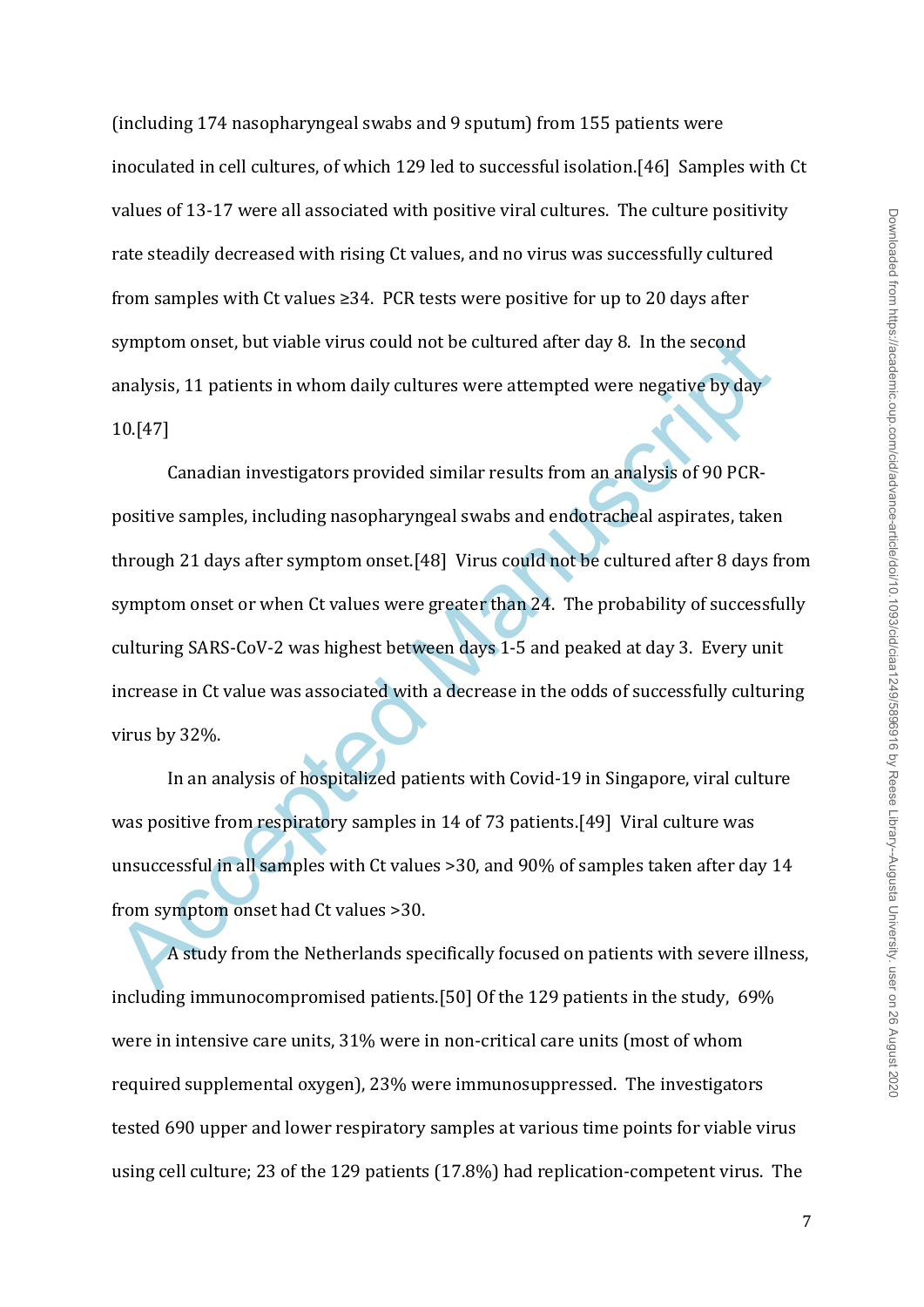median interval of infectious shedding by culture was 8 days after symptom onset (interquartile range 5-11). The maximum interval from symptom onset associated with viable virus was 20 days (occurring in one patient); unfortunately, the clinical characteristics and illness trajectory of this patient were not reported. The median viral load was significantly higher in culture-positive samples than culture-negative samples, and the probability of detecting replication-competent virus was <5% after 15 days from symptom onset.

and the probability of detecting replication-competent virus was <5% after 15 days<br>
from symptom onset.<br>
Although the duration of infectivity is generally longer in severe illness, outlie<br>
may be possible. One case report Although the duration of infectivity is generally longer in severe illness, outliers may be possible. One case report from Taiwan, for example, noted infectious shedding by viral cell culture in the sputum 18 days after symptom onset in a patient with a mild febrile illness.[51] In addition, effective antiviral therapy is associated with a shorter time to negative SARS-CoV-2 viral load, although its impact on transmissibility has not yet been established.[52]

# **Epidemiological Data on Transmissibility**

The data on duration of viral recovery in cell culture following symptom onset are mirrored by data on transmission rates. In a prospective study conducted in Taiwan, 100 confirmed Covid-19 cases and their contacts were identified and the secondary clinical attack rate was measured for different time intervals from symptomonset.[53] There were 2,761 close contacts of the 100 cases; the secondary attack rate was 0.7% amongst the 1,818 people with contact with case patients within 5 days of symptom onset and 0% amongst the 852 people with contact >5 days after symptom onset. As with other studies, attack rates were highest among household and family contacts ( $\sim$ 5%) and substantially lower amongst healthcare contacts (0.9%). Notably,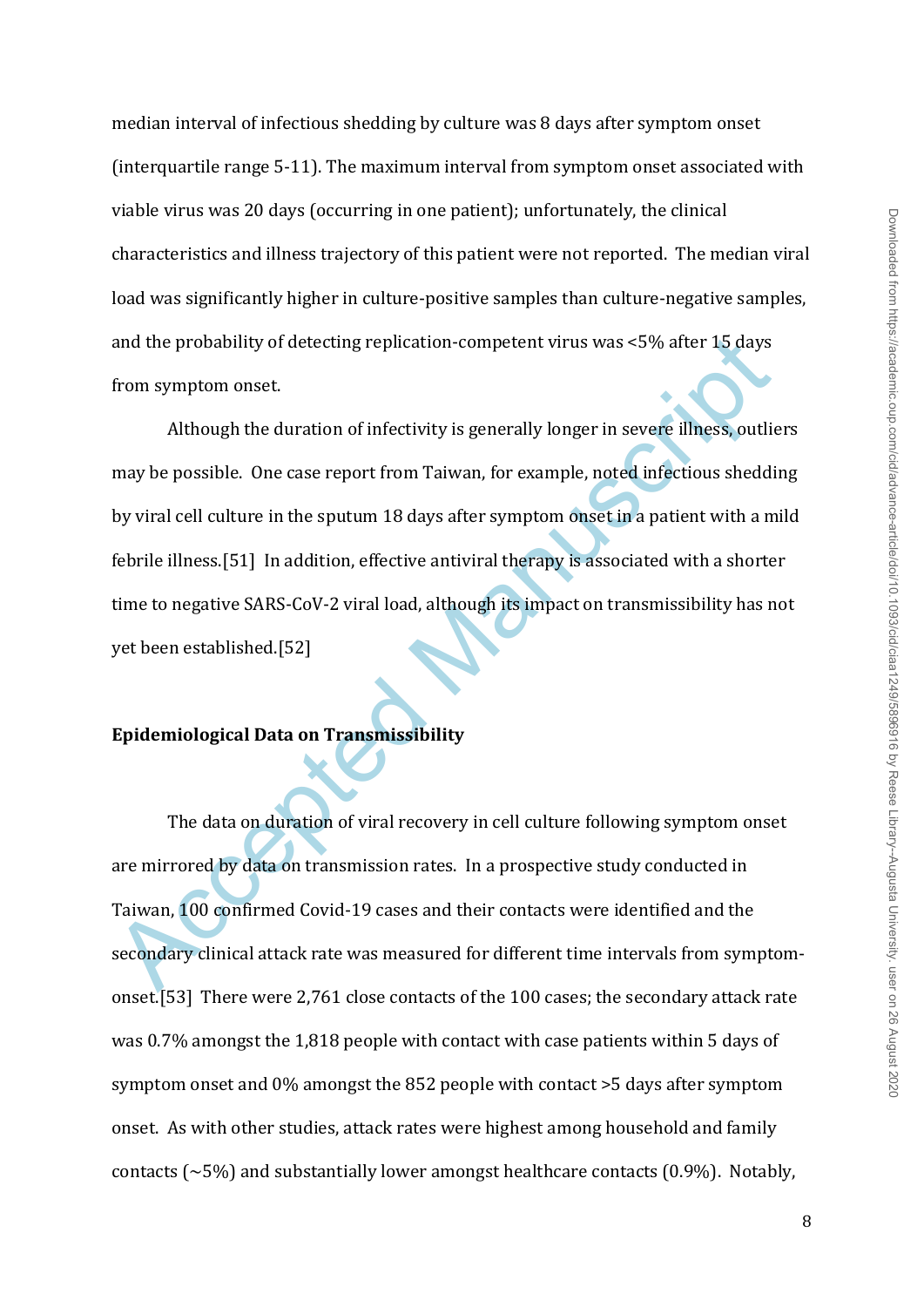though, only 6 of the confirmed index cases had severe disease; the 786 close contacts of these severely ill patients were about four times more likely to acquire infection compared to the 1,097 close contacts of 56 patients with mild disease.

### **Significance of Patients Who Test PCR-Positive After Testing Negative**

Investigators from Guangdong Province, China, analyzed 619 hospitalized<br>patients with Covid-19 who were discharged after resolution of fever, improvement<br>respiratory symptoms, and 2 consecutive negative PCR samples >24 hou Investigators from Guangdong Province, China, analyzed 619 hospitalized patients with Covid-19 who were discharged after resolution of fever, improvement in respiratory symptoms, and 2 consecutive negative PCR samples >24 hours apart on both respiratory tract and gastrointestinal tract samples.[54] All discharged cases were isolated in designated hotels, kept in observation, and retested on days 7 and 14 after recovery. 87 patients (14.1%) tested positive, of whom 77 were asymptomatic and 10 had mild cough. Viral cell culture was unsuccessful in all cases; furthermore, full-length genomes could not be sequenced in any cases, suggesting genome degradation.

Similarly, the Korean CDC reported on epidemiologic and contact tracing for 285 patients who recovered from Covid-19, tested negative, and then tested positive again by PCR.[55] On average, the re-positive test occurred 45 days after initial symptom onset (range 8-82 days). Retesting was done in 37.5% of patients because of new symptoms such as cough or sore throat. Viral cell culture testing was done in 108 repositive cases, and all were negative. PCR Ct values were >30 in 89.5% of cases, suggesting that the negative-to-positive phenomenon represents sampling variability near the assay limit of detection. None of 790 contacts of the 285 re-positive cases (including 351 family members) developed Covid-19.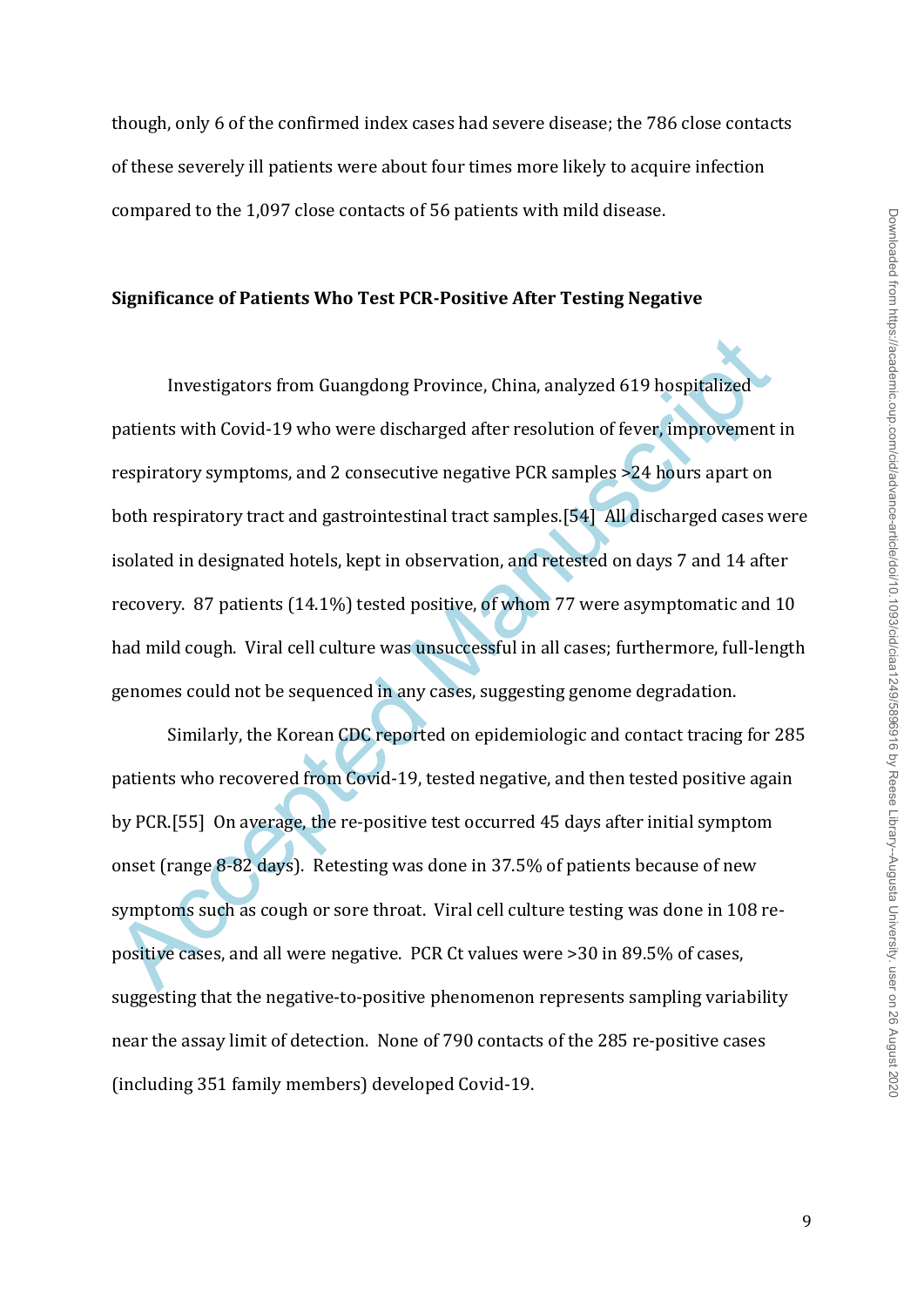## **Degree and Duration of Immunity Following Infection**

group of investigators experimentally infected 9 rhesus macaques with SARS-CoV-2,<br>after which all developed neutralizing antibodies.[56] When the monkeys were re-<br>challenged with the same viral dose 35 days later, all demo An important question is whether individuals who have recovered from Covid-19 are vulnerable to SARS-CoV-2 re-infection and how long immunity might last. Animal studies demonstrate that infection provides at least short-term immunity. One group of investigators experimentally infected 9 rhesus macaques with SARS-CoV-2, after which all developed neutralizing antibodies.[56] When the monkeys were rechallenged with the same viral dose 35 days later, all demonstrated anamnestic immune responses, with lower nasal viral RNA levels and more rapid declines in viral RNA compared to the initial challenge and compared to control monkeys. A separate study conducted in China using 7 rhesus macaque monkeys demonstrated similar findings.[57] Monkeys were infected and underwent a mild-to-moderate course of disease. Four of the seven macaques were re-challenged 28 days later; none showed any clinical signs of disease, viral dissemination, or histopathological changes on necropsy.

In humans, we are unaware of any convincing report to date of a recovered patient who subsequently became symptomatic from a new SARS-CoV-2 infection. As described above, most (if not all) reports of recurrent positive PCR tests likely reflect residual RNA with high Ct values. Small case series in humans also suggest that neutralizing antibodies develop in most patients following recovery from Covid-19, and that titers correlate with severity of illness and the number of virus-specific T-cells.[5, 6, 58-61] However, in one study of 74 patients with symptomatic and asymptomatic infection, most demonstrated a decrease in IgG levels and neutralizing antibodies within 2-3 months after infection; 40% of asymptomatic individuals became seronegative in the early convalescent phase, compared to 12.9% of symptomatic patients.[62] Another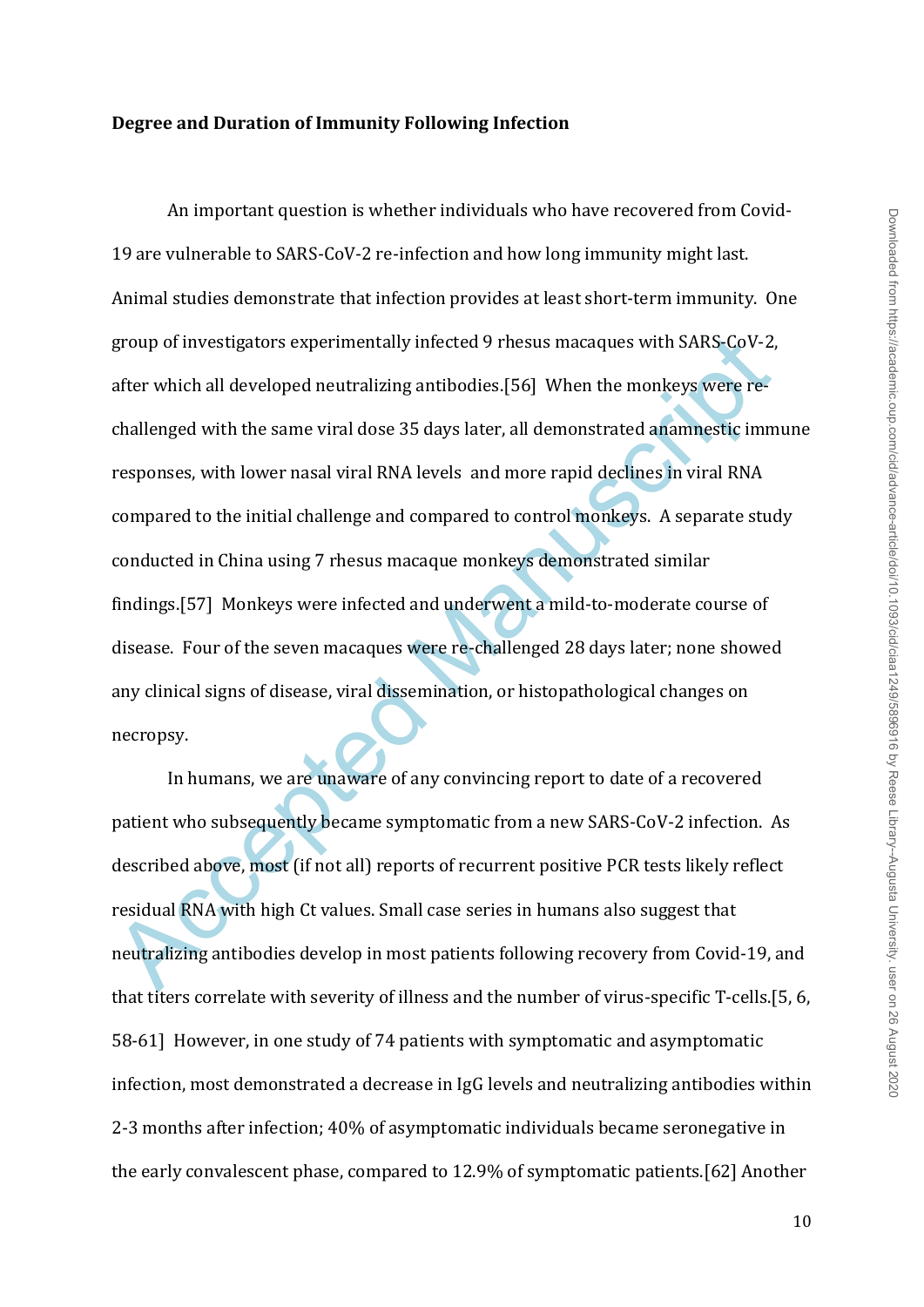study demonstrated an IgG half-life of 73 days in patients with mild illness.[63] It is unclear, however, whether and to what extent the decrease in measurable antibody levels correlates with loss of functional immunity.

### **Summary and Implications for Public Health Recommendations**

In summary, based on a rapidly expanding evidence base, we currently draw the following conclusions regarding the timing and duration of SARS-CoV-2 transmissibility (**Figure**):

- 1. SARS-CoV-2 is most contagious right before and immediately following symptom onset.
- In summary, based on a rapidly expanding evidence base, we currently draw<br>following conclusions regarding the timing and duration of SARS-CoV-2 transmissible<br>(Figure):<br>1. SARS-CoV-2 is most contagious right before and imme 2. Contagiousness rapidly decreases to near-zero after about 10 days from symptom onset in mild-moderately ill patients and 15 days in critically ill and immunocompromised patients. The longest duration of viral viability that has been reported thus far is 20 days from symptom onset.
- 3. Persistently positive SARS-CoV-2 RNA PCRs in recovered patients are common but are generally associated with high Ct values, reflecting low viral loads. These do not indicate replication-competent virus and are not associated with contagiousness.
- 4. PCR assays that alternate between positive and negative results in patients who have recovered from Covid-19 most likely reflect sampling variability and low levels of viral debris at the borderline of detection. These patients are unlikely to be contagious.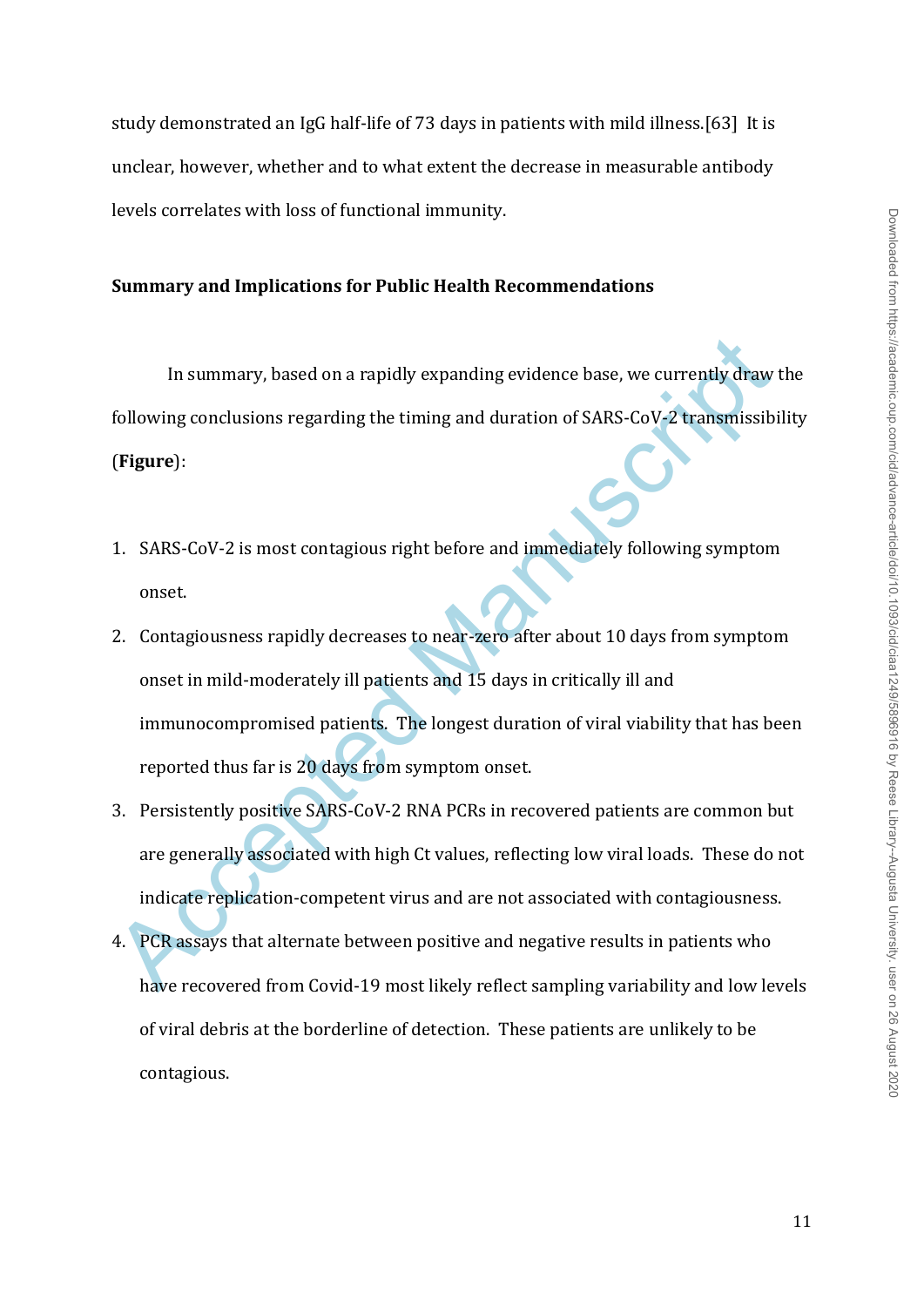5. Infection confers at least short-term immunity; however, the durability of immunity is unclear. Serial serologies raise the possibility of waning antibodies 2-3 months after infection but the clinical significance of this finding is unknown.

recommendations (**Table 2**). WHO, for example, initially recommended two negativ<br>PCR results on sequential samples taken >24 hours apart in clinically recovered patit<br>before discontinuing isolation. On May 27, WHO shifted These data have informed evolving national and international public health recommendations (**Table 2**). WHO, for example, initially recommended two negative PCR results on sequential samples taken >24 hours apart in clinically recovered patients before discontinuing isolation. On May 27, WHO shifted to recommending isolation for 10 days after symptom onset plus at least 3 additional days without symptoms.[64] In asymptomatic patients, WHO recommends discontinuing isolation 10 days after the positive PCR test. WHO still allows providers the option of using serial negative tests to clear patients but acknowledges that some patients have prolonged viral RNA detection by PCR that does not correlate with infectivity.

In July and August, CDC modified their guidance to a more nuanced approach based on severity-of-illness and immunocompetence.[65] Specifically, while CDC still recommends 10 days of isolation from symptom onset (including >24 hours since resolution of fever and improvement in symptoms) for mild-moderately ill patients without severely immunocompromising conditions, they now recommend at least 10 days and up to 20 days for patients with severe-critical illness or severely immunocompromising conditions. For asymptomatic patients, 10 days is recommended from the first positive PCR test (and up to 20 days for severely immunocompromised patients). Moreover, CDC recommends avoiding test-based clearance given the evidence that people with persistently positive PCR tests are not contagious. Test-based clearance should be reserved for rare cases when there is a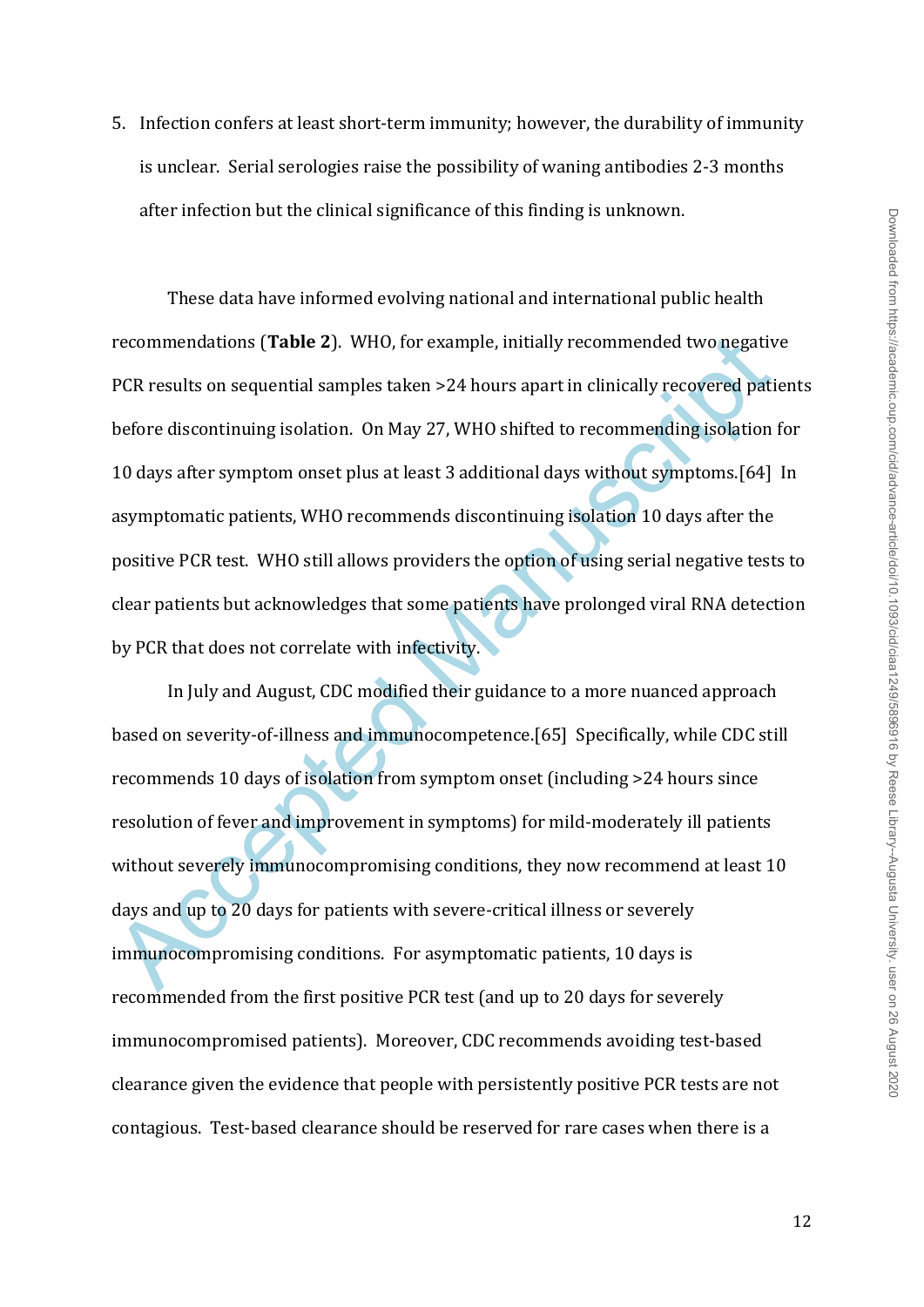need to discontinue isolation early, or potentially to inform a decision to prolong isolation for severely immunocompromised patients.

### **Role of PCR Testing After Clinical Recovery**

CDC now recommends that patients who have recovered from Covid-19 and<br>
remain asymptomatic should not be retested within 3 months after symptom onset,<br>
even if they had close contact with another infected person.[44] This CDC now recommends that patients who have recovered from Covid-19 and remain asymptomatic should not be retested within 3 months after symptom onset, even if they had close contact with another infected person.[44] This is based on observations that persons infected with related endemic human betacoronaviruses only become susceptible to reinfection after about 90 days, and therefore a positive SARS-CoV-2 PCR test within 90 days of an initial infection most likely represents persistent viral debris rather than reinfection. For new symptoms potentially consistent with COVID-19 that develop within 3 months and are not clearly attributable to another diagnosis (such as influenza), CDC states that isolation may be warranted while evaluating for possible SARS-CoV-2 reinfection, in consultation with an infectious disease or infection control expert.

The optimal approach for isolating asymptomatic patients who test positive again >90 days from the original infection (for example, as part of a contact tracing investigation, or during routine screening upon admission to a healthcare facility) remains uncertain. This phenomenon, in our experience, is not uncommon, and most of these patients have high PCR Ct values suggestive of residual viral debris. We believe that the decision to isolate should be made on a case-by-case basis in consultation with infectious disease / infection control experts and /or local public health authorities, taking into account the patient's medical history, time from initial positive test, PCR Ct value, and immune status. Given the uncertainty regarding duration of immunity, we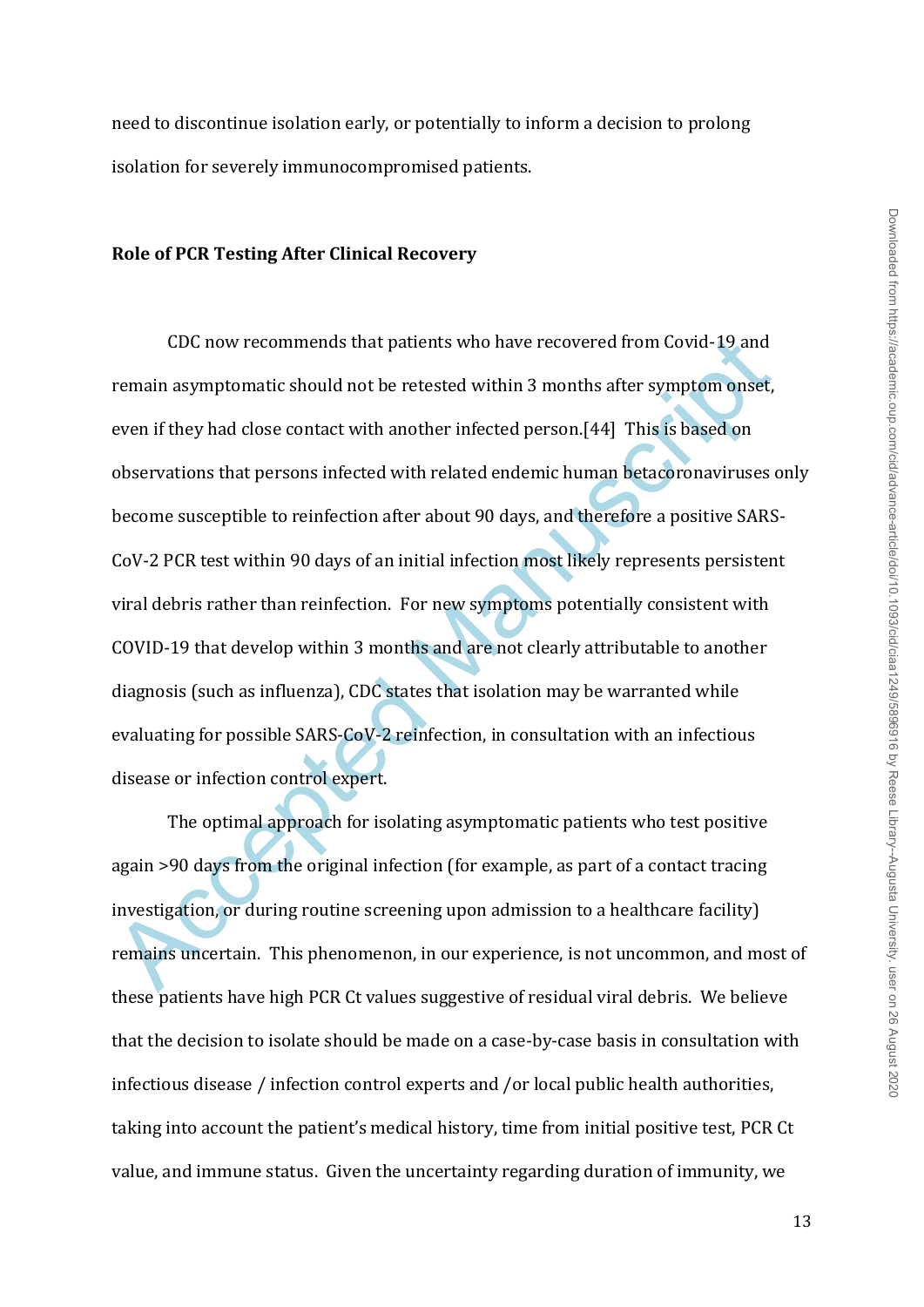believe it is prudent at this time to test all recovered patients who develop new symptoms > 3 months after initial infection and to isolate them if the PCR test is positive.

# **Conclusions**

Much progress has been made in understanding the transmission dynamics of SARS-CoV-2 and duration of infectivity. WHO and CDC have modified their recommendations in response to data indicating that infectivity decreases to Much progress has been made in understanding the transmission dynamics of SARS-CoV-2 and duration of infectivity. WHO and CDC have modified their recommendations in response to data indicating that infectivity decreases to essentially zero after about 10 days from symptom onset in mild-moderately ill patients and after about 15 days in critically ill and immunocompromised patients, with a maximum reported interval thus far of 20 days. Additional data confirming these findings in larger and more diverse cohorts are needed to provide further reassurance as to the safety of discontinuing isolation for critically ill, deeply immunocompromised, and otherwise high-risk patients, and to define the optimal approach to retesting and isolation in patients who have recovered from Covid-19.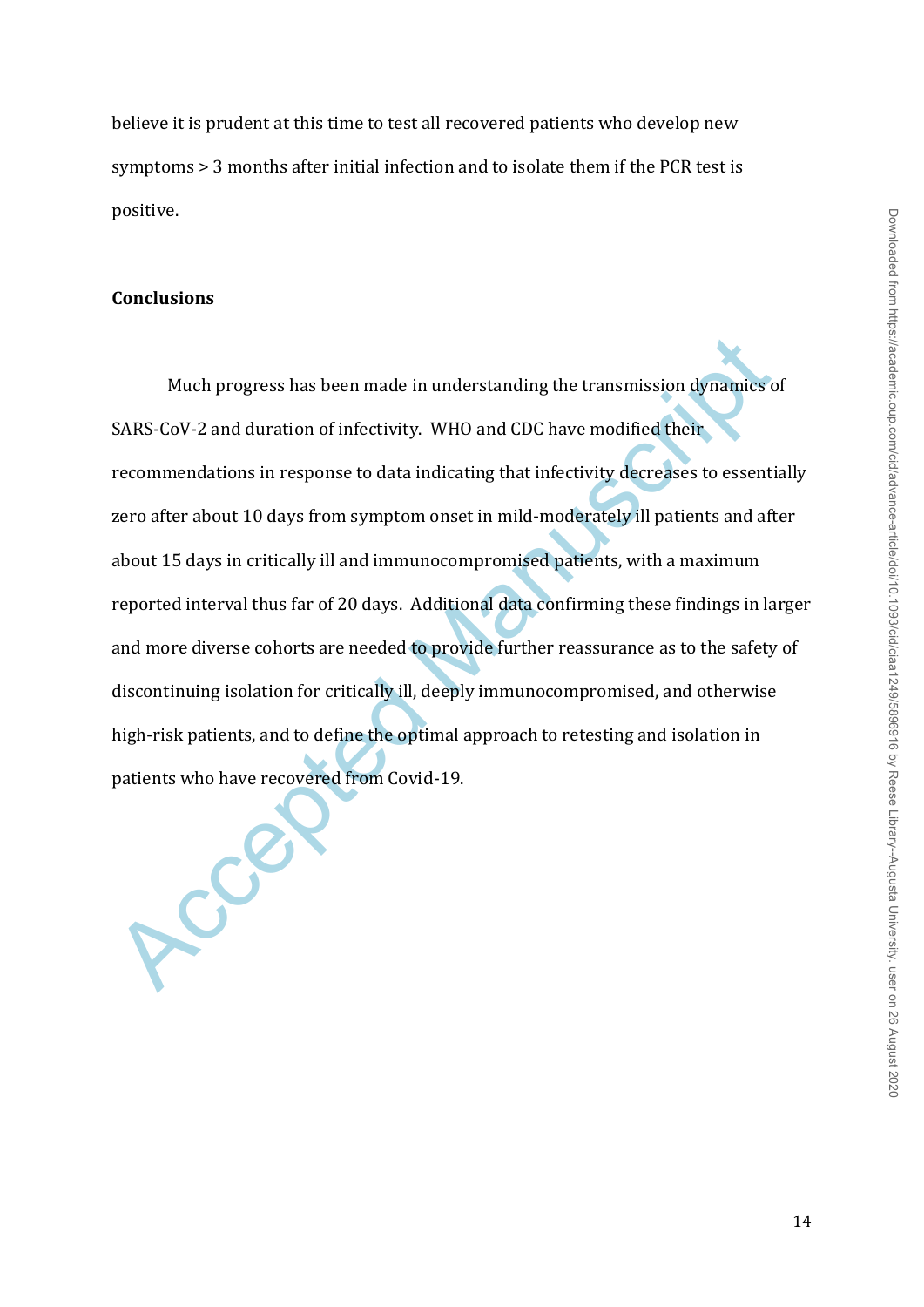### **NOTES**

**Role of the Funder:** The Centers for Disease Control and Prevention and Agency for Healthcare Research and Quality had no role in the design and conduct of the study; collection, management, analysis, and interpretation of the data; preparation, review, or approval of the manuscript; and decision to submit the manuscript for publication.

Funding: This work was funded by the Centers for Disease Control and Prevention<br>(6U54CK000484-04-02) and the Agency for Healthcare Research and Quality<br>(K08HS025008 to C.R.).<br>**Conflicts of Interest:** MK and CR report perso **Funding:** This work was funded by the Centers for Disease Control and Prevention (6U54CK000484-04-02) and the Agency for Healthcare Research and Quality (K08HS025008 to C.R.).

**Conflicts of Interest:** MK and CR report personal fees from UpToDate, outside the submitted work. All other authors have no potential conflicts to disclose.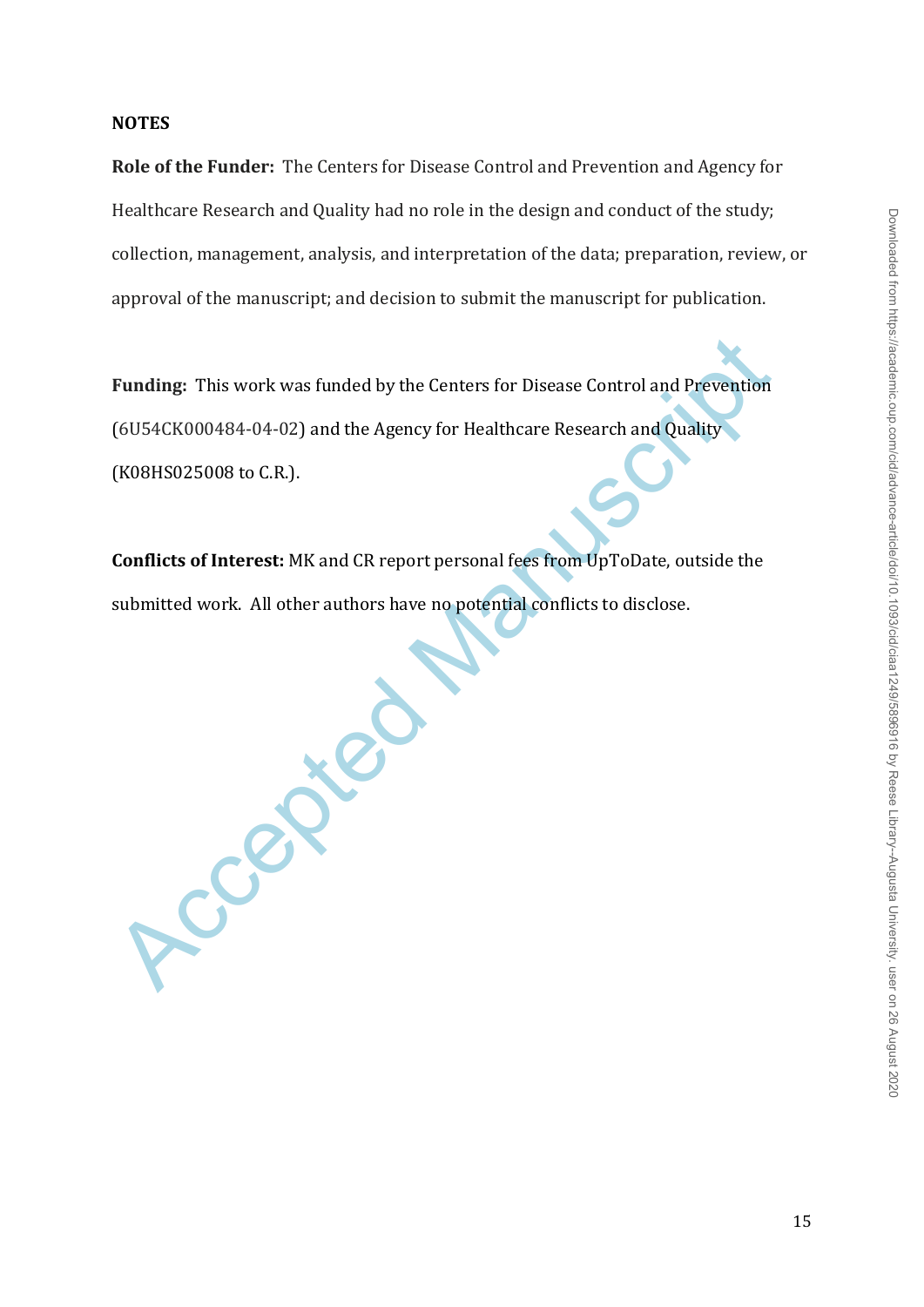# **REFERENCES**

- 1. Guan WJ, Ni ZY, Hu Y, et al. Clinical Characteristics of Coronavirus Disease 2019 in China. N Engl J Med **2020**; 382(18): 1708-20.
- 2. Li Q, Guan X, Wu P, et al. Early Transmission Dynamics in Wuhan, China, of Novel Coronavirus-Infected Pneumonia. N Engl J Med **2020**; 382(13): 1199-207.
- 3. Lauer SA, Grantz KH, Bi Q, et al. The Incubation Period of Coronavirus Disease 2019 (COVID-19) From Publicly Reported Confirmed Cases: Estimation and Application. Annals of internal medicine **2020**; 172(9): 577-82.
- 4. Zou L, Ruan F, Huang M, et al. SARS-CoV-2 Viral Load in Upper Respiratory Specimens of Infected Patients. N Engl J Med **2020**; 382(12): 1177-9.
- Specimens of Infected Patients. N Engl J Med 2020, 382(12): 1177-9.<br>
To KK, Tsang OT, Leung WS, et al. Temporal proference oropharyngeal saliva samples and servan antibody responses during infectior<br>
SARS-CoV-2: an observa 5. To KK, Tsang OT, Leung WS, et al. Temporal profiles of viral load in posterior oropharyngeal saliva samples and serum antibody responses during infection by SARS-CoV-2: an observational cohort study. Lancet Infect Dis **2020**; 20(5): 565- 74. Internative Corean Med Little Sins. Korean J Internation Persistens. The context of the corean Solvential Distance-<br>2019 (CoVID-14) From Publicly Reported Commented from anomic masses<br>2019 (CoVID-14) From Publicly Reporte
- 6. Wolfel R, Corman VM, Guggemos W, et al. Virological assessment of hospitalized patients with COVID-2019. Nature **2020**.
- 7. Team C-I. Clinical and virologic characteristics of the first 12 patients with coronavirus disease 2019 (COVID-19) in the United States. Nature medicine **2020**; 26(6): 861-8.
- 8. He X, Lau EHY, Wu P, et al. Temporal dynamics in viral shedding and transmissibility of COVID-19. Nature medicine **2020**; 26(5): 672-5.
- 9. Pan X, Chen D, Xia Y, et al. Asymptomatic cases in a family cluster with SARS-CoV-2 infection. Lancet Infect Dis **2020**; 20(4): 410-1.
- 10. Bai Y, Yao L, Wei T, et al. Presumed Asymptomatic Carrier Transmission of COVID-19. JAMA **2020**.
- 11. Kimball A, Hatfield KM, Arons M, et al. Asymptomatic and Presymptomatic SARS-CoV-2 Infections in Residents of a Long-Term Care Skilled Nursing Facility - King County, Washington, March 2020. MMWR Morb Mortal Wkly Rep **2020**; 69(13): 377-81.
- 12. Rothe C, Schunk M, Sothmann P, et al. Transmission of 2019-nCoV Infection from an Asymptomatic Contact in Germany. N Engl J Med **2020**; 382(10): 970-1.
- 13. Qian G, Yang N, Ma AHY, et al. A COVID-19 Transmission within a family cluster by presymptomatic infectors in China. Clin Infect Dis **2020**.
- 14. Carrat F, Vergu E, Ferguson NM, et al. Time lines of infection and disease in human influenza: a review of volunteer challenge studies. American journal of epidemiology **2008**; 167(7): 775-85.
- 15. Ip DKM, Lau LLH, Chan KH, et al. The Dynamic Relationship Between Clinical Symptomatology and Viral Shedding in Naturally Acquired Seasonal and Pandemic Influenza Virus Infections. Clin Infect Dis **2016**; 62(4): 431-7.
- 16. Lau LL, Cowling BJ, Fang VJ, et al. Viral shedding and clinical illness in naturally acquired influenza virus infections. The Journal of infectious diseases **2010**; 201(10): 1509-16.
- 17. Saurabh S, Kumar R, Gupta MK, et al. Prolonged persistence of SARS-CoV-2 in the upper respiratory tract of asymptomatic infected individuals. QJM : monthly journal of the Association of Physicians **2020**.
- 18. Park SY, Yun SG, Shin JW, et al. Persistent severe acute respiratory syndrome coronavirus 2 detection after resolution of coronavirus disease 2019-associated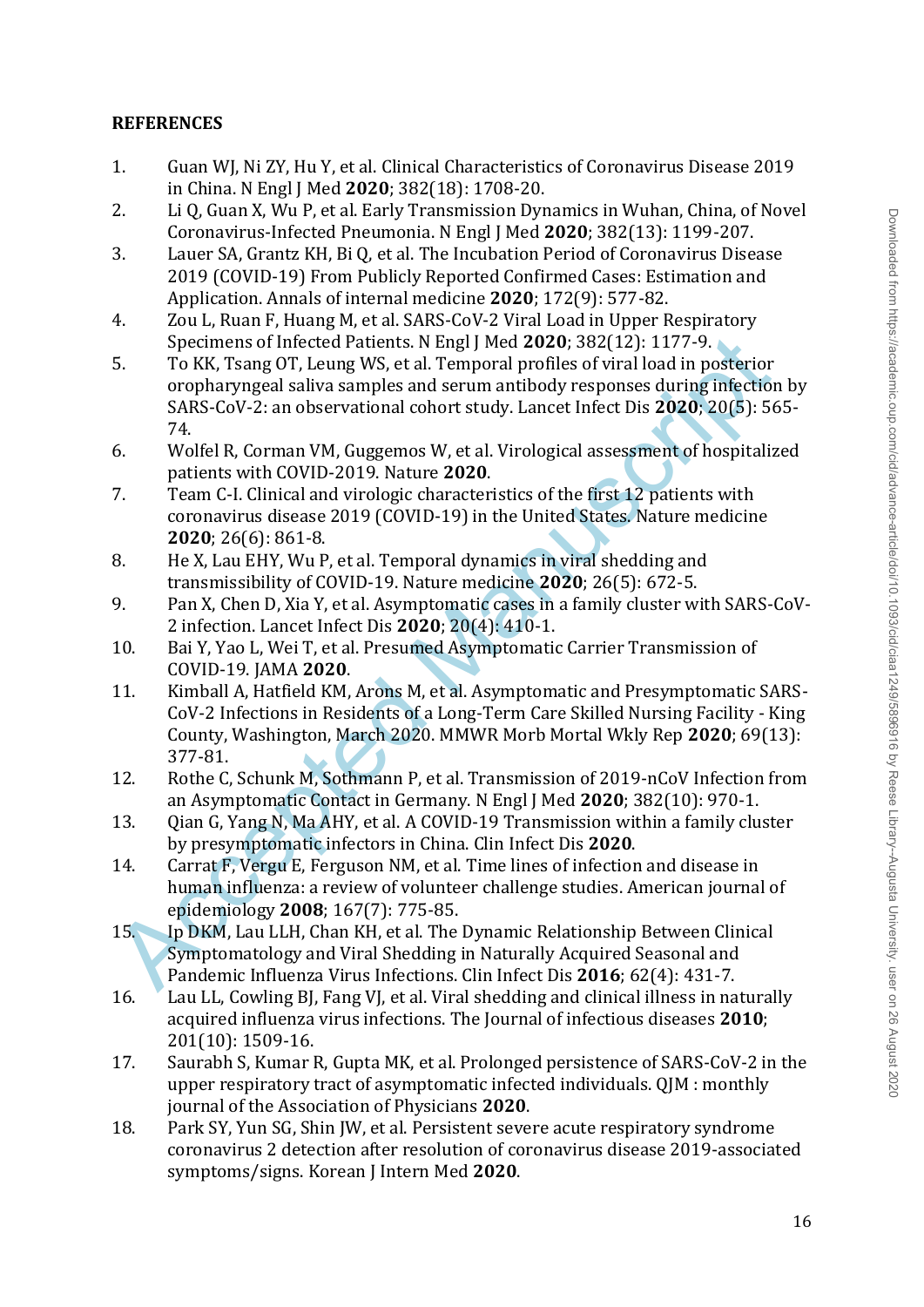- 19. Deng W, Guang TW, Yang M, et al. Positive results for patients with COVID-19 discharged form hospital in Chongqing, China. BMC Infect Dis **2020**; 20(1): 429.
- 20. Miyamae Y, Hayashi T, Yonezawa H, et al. Duration of viral shedding in asymptomatic or mild cases of novel coronavirus disease 2019 (COVID-19) from a cruise ship: A single-hospital experience in Tokyo, Japan. Int J Infect Dis **2020**; 97: 293-5.
- 21. Agarwal V, Venkatakrishnan AJ, Puranik A, et al. Quantifying the prevalence of SARS-CoV-2 long-term shedding among non-hospitalized COVID-19 patients. medRxiv **2020**.
- 22. Miyamae Y, Hayashi T, Yonezawa H, et al. Duration of viral shedding in asymptomatic or mild cases of novel coronavirus disease 2019 (COVID-19) from a cruise ship: A single-hospital experience in Tokyo, Japan. Int J Infect Dis **2020**.
- asymptomatic or mild cases of novel coronavirus disease 2019 (COVID-19).<br>
213 a cruise ship: A single-hospital experience in Tokyo, Japan. Int Jinfeed Disease Theoretical propositions and COVID-19 patentis in Wuhan, China: 23. Xiao AT, Tong YX, Gao C, Zhu L, Zhang YJ, Zhang S. Dynamic profile of RT-PCR findings from 301 COVID-19 patients in Wuhan, China: A descriptive study. Journal of clinical virology : the official publication of the Pan American Society for Clinical Virology **2020**; 127: 104346.
- 24. Shi D, Wu W, Wang Q, et al. Clinical characteristics and factors associated with long-term viral excretion in patients with SARS-CoV-2 infection: a single center 28-day study. The Journal of infectious diseases **2020**.
- 25. Li J, Zhang L, Liu B, Song D. Case Report: Viral Shedding for 60 Days in a Woman with COVID-19. Am J Trop Med Hyg **2020**; 102(6): 1210-3.
- 26. Liu F, Cai ZB, Huang JS, et al. Positive SARS-CoV-2 RNA recurs repeatedly in a case recovered from COVID-19: dynamic results from 108 days of follow-up. Pathog Dis **2020**.
- 27. Zheng S, Fan J, Yu F, et al. Viral load dynamics and disease severity in patients infected with SARS-CoV-2 in Zhejiang province, China, January-March 2020: retrospective cohort study. Bmj **2020**; 369: m1443.
- 28. Xu K, Chen Y, Yuan J, et al. Factors associated with prolonged viral RNA shedding in patients with COVID-19. Clin Infect Dis **2020**.
- 29. Oi L, Yang Y, Jiang D, et al. Factors associated with duration of viral shedding in adults with COVID-19 outside of Wuhan, China: A retrospective cohort study. Int J Infect Dis **2020**.
- 30. Wang K, Zhang X, Sun J, et al. Differences of SARS-CoV-2 Shedding Duration in Sputum and Nasopharyngeal Swab Specimens among Adult Inpatients with COVID-19. Chest **2020**.
- 31. Lo IL, Lio CF, Cheong HH, et al. Evaluation of SARS-CoV-2 RNA shedding in clinical specimens and clinical characteristics of 10 patients with COVID-19 in Macau. Int J Biol Sci **2020**; 16(10): 1698-707.
- 32. Ling Y, Xu SB, Lin YX, et al. Persistence and clearance of viral RNA in 2019 novel coronavirus disease rehabilitation patients. Chin Med J (Engl) **2020**; 133(9): 1039-43.
- 33. Xu CLH, Raval M, Schnall JA, Kwong JC, Holmes NE. Duration of Respiratory and Gastrointestinal Viral Shedding in Children With SARS-CoV-2: A Systematic Review and Synthesis of Data. The Pediatric infectious disease journal **2020**.
- 34. Yuan J, Kou S, Liang Y, Zeng J, Pan Y, Liu L. PCR Assays Turned Positive in 25 Discharged COVID-19 Patients. Clin Infect Dis **2020**.
- 35. Tang X, Zhao S, He D, et al. Positive RT-PCR tests among discharged COVID-19 patients in Shenzhen, China. Infection control and hospital epidemiology : the official journal of the Society of Hospital Epidemiologists of America **2020**: 1-2.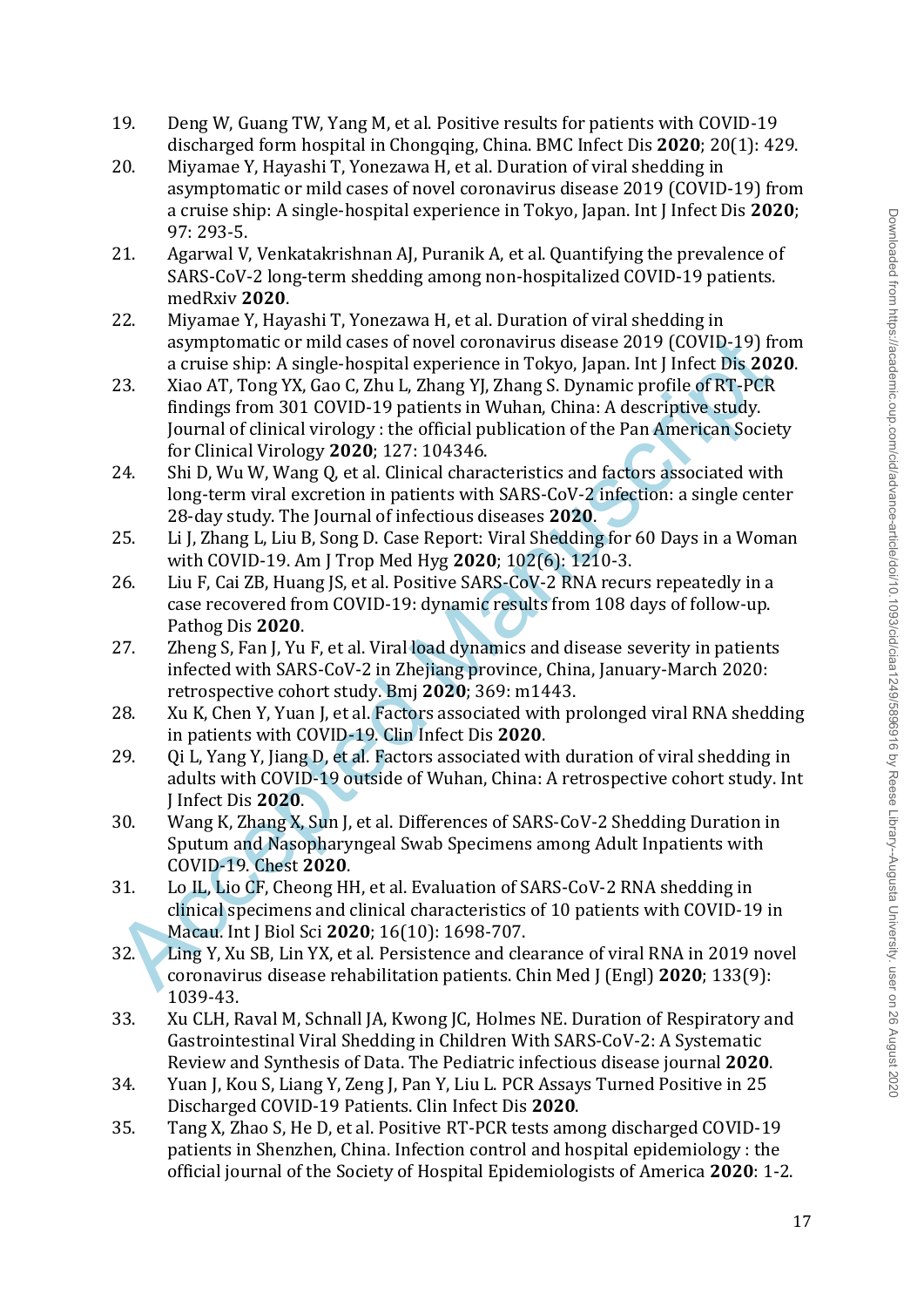- 36. Tom MR, Mina MJ. To Interpret the SARS-CoV-2 Test, Consider the Cycle Threshold Value. Clin Infect Dis **2020**.
- 37. Young BE, Ong SWX, Kalimuddin S, et al. Epidemiologic Features and Clinical Course of Patients Infected With SARS-CoV-2 in Singapore. JAMA **2020**.
- 38. van Kasteren PB, van der Veer B, van den Brink S, et al. Comparison of seven commercial RT-PCR diagnostic kits for COVID-19. Journal of clinical virology : the official publication of the Pan American Society for Clinical Virology **2020**; 128: 104412.
- 39. Chang MC, Hur J, Park D. Interpreting the COVID-19 Test Results: A Guide for Physiatrists. Am J Phys Med Rehabil **2020**; 99(7): 583-5.
- 40. Rogers AA, Baumann RE, Borillo GA, et al. Evaluation of Transport Media and Specimen Transport Conditions for the Detection of SARS-CoV-2 Using Real Time Reverse Transcription PCR. Journal of clinical microbiology **2020**.
- 41. Rhoads D, Peaper DR, She RC, et al. College of American Pathologists (CAP) Microbiology Committee Perspective: Caution must be used in interpreting the Cycle Threshold (Ct) value. Clin Infect Dis **2020**.
- 42. Alexandersen S, Chamings A, Bhatta TR. SARS-CoV-2 genomic and subgenomic RNAs in diagnostic samples are not an indicator of active replication. MedRxiv **2020**.
- 43. Sia SF, Yan LM, Chin AWH, et al. Pathogenesis and transmission of SARS-CoV-2 in golden hamsters. Nature **2020**.
- 44. Centers for Disease Control and Prevention: Symptom-Based Strategy to Discontinue Isolation for Persons with COVID-19 (Updated July 22, 2020). Available at: https://www.cdc.gov/coronavirus/2019 ncov/community/strategy-discontinue-isolation.html. Accessed August 14, 2020.
- 45. Xiao F, Sun J, Xu Y, et al. Infectious SARS-CoV-2 in Feces of Patient with Severe COVID-19. Emerging infectious diseases **2020**; 26(8).
- 40. Rogers AA, Baumann RF, Borillo GA, et al. Evaluation of Transport Media and<br>
Specimen Transport Conditions for the Detection of SARS-CoV-2 Using Real T<br>
Reverse Transcription PCR, lournal of clinical microbiology 2020 46. La Scola B, Le Bideau M, Andreani J, et al. Viral RNA load as determined by cell culture as a management tool for discharge of SARS-CoV-2 patients from infectious disease wards. European journal of clinical microbiology & infectious diseases : official publication of the European Society of Clinical Microbiology **2020**; 39(6): 1059-61.
- 47. Million M, Lagier JC, Gautret P, et al. Early treatment of COVID-19 patients with hydroxychloroquine and azithromycin: A retrospective analysis of 1061 cases in Marseille, France. Travel Med Infect Dis **2020**; 35: 101738.
- 48. Bullard J, Dust K, Funk D, et al. Predicting infectious SARS-CoV-2 from diagnostic samples. Clin Infect Dis **2020**.
- 49. Young B, Ong SW, Ng LF, et al. Immunological and viral correlates of COVID-19 disease severity: a prospective cohort study of the first 100 patients in Singapore. Lancet **2020**; In press.
- 50. van Kampen JJ, van de Vijver DA, Fraaij PL, et al. Shedding of infectious virus in hospitalized patients with coronavirus disease-2019 (COVID-19): duration and key determinants. medRxiv **2020**.
- 51. Liu WD, Chang SY, Wang JT, et al. Prolonged virus shedding even after seroconversion in a patient with COVID-19. The Journal of infection **2020**.
- 52. Hung IF, Lung KC, Tso EY, et al. Triple combination of interferon beta-1b, lopinavir-ritonavir, and ribavirin in the treatment of patients admitted to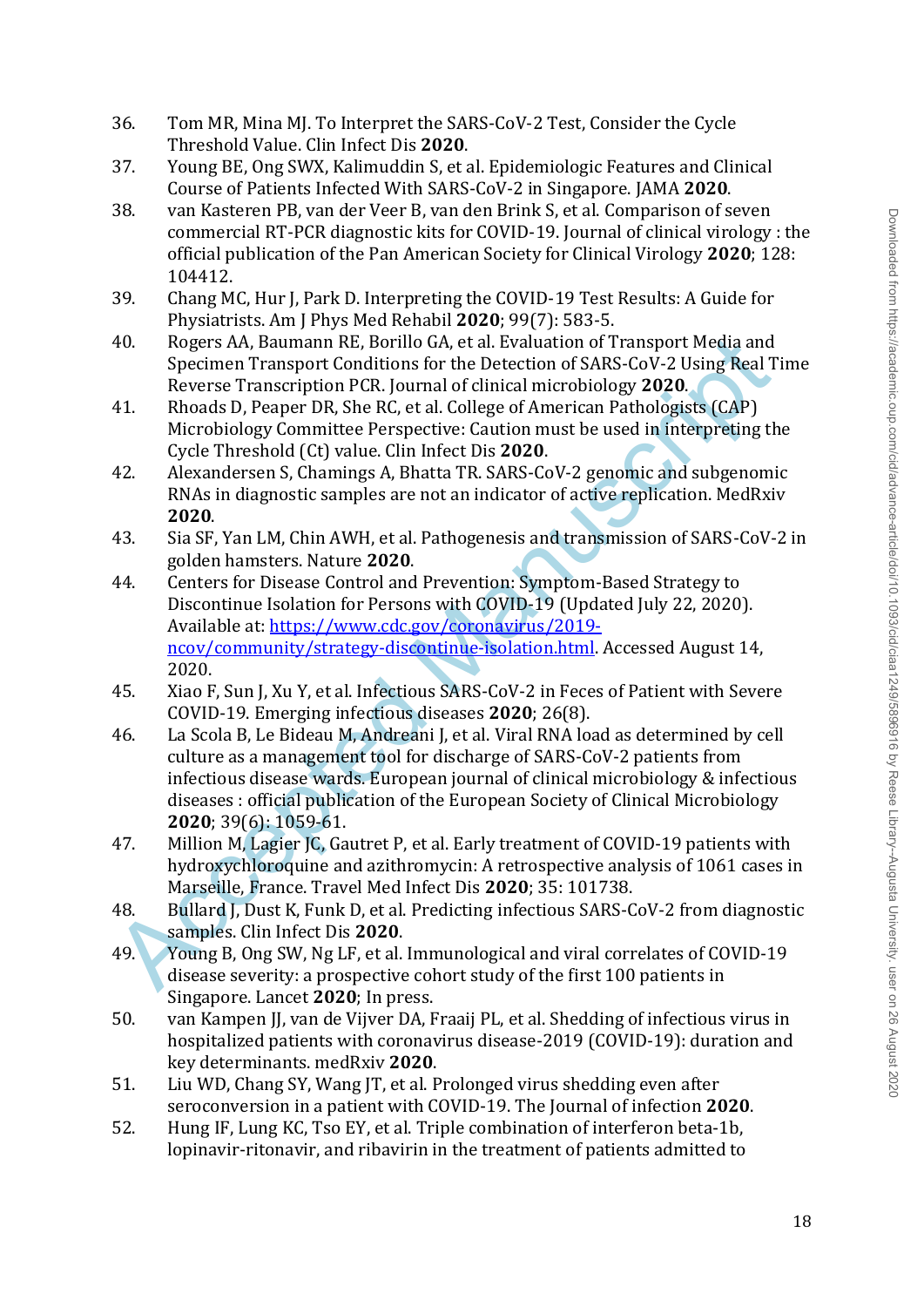hospital with COVID-19: an open-label, randomised, phase 2 trial. Lancet **2020**; 395(10238): 1695-704.

- 53. Cheng HY, Jian SW, Liu DP, et al. Contact Tracing Assessment of COVID-19 Transmission Dynamics in Taiwan and Risk at Different Exposure Periods Before and After Symptom Onset. JAMA internal medicine **2020**.
- 54. Lu J, Peng J, Xiong Q, et al. Clinical, immunological and virological characterization of COVID-19 patients that test re-positive for SARS-CoV-2 by RT-PCR. medRxiv **2020**.
- 55. Korean CDC: Findings from investigation and analysis of re-positive cases (May 19th, 2020). Available at:
	- https://www.cdc.go.kr/board/board.es?mid=a30402000000&bid=0030.
- 56. Chandrashekar A, Liu J, Martinot AJ, et al. SARS-CoV-2 infection protects against rechallenge in rhesus macaques. Science **2020**.
- 57. Deng W, Bao L, Liu J, et al. Primary exposure to SARS-CoV-2 protects against reinfection in rhesus macaques. Science **2020**.
- 58. Amanat F, Stadlbauer D, Strohmeier S, et al. A serological assay to detect SARS-CoV-2 seroconversion in humans. Nature medicine **2020**.
- 59. Thevarajan I, Nguyen THO, Koutsakos M, et al. Breadth of concomitant immune responses prior to patient recovery: a case report of non-severe COVID-19. Nature medicine **2020**; 26(4): 453-5.
- 60. Wu F, Wang A, Liu M, et al. Neutralizing antibody responses to SARS-CoV-2 in a COVID-19 recovered patient cohort and their implications. MedRxiv **2020**.
- 61. Wang X, Guo X, Xin Q, et al. Neutralizing Antibodies Responses to SARS-CoV-2 in COVID-19 Inpatients and Convalescent Patients. Clin Infect Dis **2020**.
- 62. Long QX, Tang XJ, Shi QL, et al. Clinical and immunological assessment of asymptomatic SARS-CoV-2 infections. Nature medicine **2020**.
- 63. Ibarrondo FJ, Fulcher JA, Goodman-Meza D, et al. Rapid Decay of Anti-SARs-CoV-2 Antibodies in Persons with Mild Covid-19. New Engl J Med **2020**.
- 64. World Health Organization. Clinical management of COVID-19 (Interim Guidance), published May 27, 2020.
- h[t](https://www.cdc.go.kr/board/board.es?mid=a30402000000&bid=0030)tps://www.cdc.go.kr/board.es2mid=a304020000008hid=0030.<br>
56. Chardrashekar A, kiu J, Martinot AJ, et al. SARS-GOV-2 infection protects again<br>
rechallenge in rhesus macaques. Science 2020.<br>
S7. Deng W, Bio L, Liu J, et al 65. Centers for Disease Control and Prevention: Discontinuation of Transmission-Based Precautions and Disposition of Patients with COVID-19 in Healthcare Settings (Interim Guidance): Updated August 10, 2020. Available at: https://www.cdc.gov/coronavirus/2019-ncov/hcp/disposition-hospitalizedpatients.html. Accessed August 14, 2020.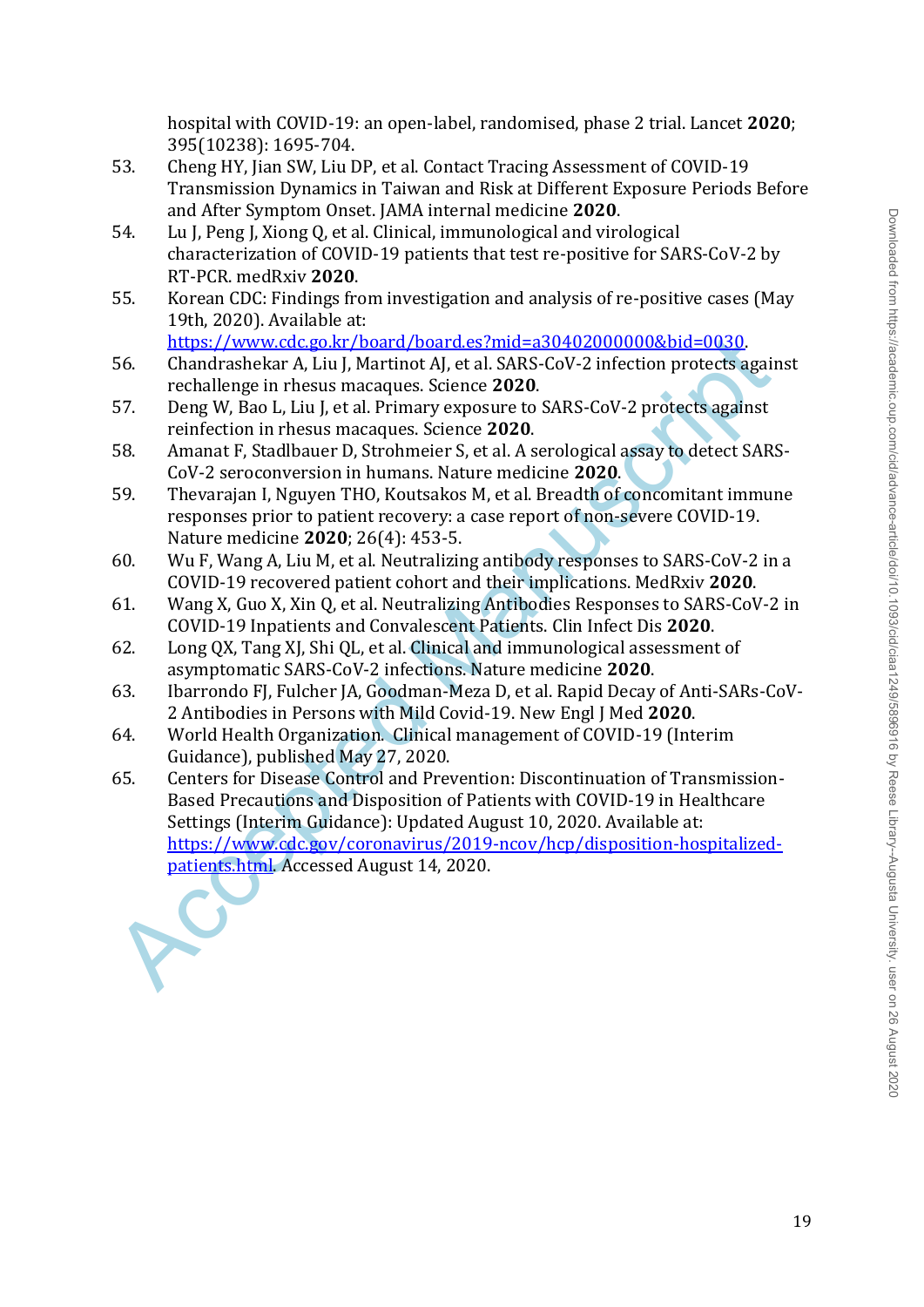**Table 1. Summary of Studies Assessing Duration of SARS-CoV-2 Infectivity Based on Viral Cell Culture or Secondary Infection Rates**

| <b>Study (Country)</b>                                                                | Population                                                                                                                                                                         | <b>Primary findings</b>                                                                                                                                                                                                                                                                                                                                                           |
|---------------------------------------------------------------------------------------|------------------------------------------------------------------------------------------------------------------------------------------------------------------------------------|-----------------------------------------------------------------------------------------------------------------------------------------------------------------------------------------------------------------------------------------------------------------------------------------------------------------------------------------------------------------------------------|
| Wolfel et al[6]<br>(Germany)<br><b>U.S. Centers for</b><br><b>Disease Control and</b> | 9 young to middle-aged<br>patients with mild disease<br>Per CDC, data generated<br>from adults across a variety                                                                    | Peak viral load prior to day 5 after symptom<br>$\bullet$<br>onset<br>Virus unable to be cultured after day 8 from<br>$\bullet$<br>respiratory samples despite ongoing high viral<br>load<br>Virus unable to be cultured from stool, even with<br>high viral load<br>Virus unable to be cultured more than 9 days<br>$\bullet$<br>after symptom onset                             |
| Prevention[44]<br>(U.S.)                                                              | of age groups and with<br>varying severity of illness<br>(unspecified number of<br>patients)                                                                                       | Attempts to culture virus from upper respiratory<br>$\bullet$<br>specimens largely unsuccessful when Ct values<br>$>33-35$<br>Among patients who continue to have detectable<br>$\bullet$<br>RNA in upper respiratory specimens following<br>clincal illness, concentrations are generally in the<br>range at which replication-competent virus has<br>not been reliably isolated |
| Young et al[49]<br><b>Singapore</b>                                                   | 100 hospitalized patients<br>(20 requiring supplemental<br>oxygen and 12 requiring<br>mechanical ventilation                                                                       | Viral culture unsuccessful in all PCR-positive<br>$\bullet$<br>samples with Ct values > 30<br>90% of all samples taken after day 14 from<br>symptom onset had Ct values > 30                                                                                                                                                                                                      |
| La Scola et al[46]<br>(France)<br>Million et al[47]                                   | 183 PCR-positive samples<br>(174 nasopharyngeal, 9<br>sputum) from 155 patients<br>(unknown severity of<br>illness)<br>11 hospitalized PCR-positive<br>patients in whom daily      | PCR tests positive for up to 20 days after<br>symptom onset, but virus unable to be cultured<br>after day 8<br>Samples with CT values 13-17 all led to positive<br>ō<br>culture<br>No virus was successfully cultured when Ct<br>values were $\geq$ 34<br>Virus unable to be cultured after day 10<br>$\bullet$                                                                   |
| (France)                                                                              | cultures were attempted<br>past 10 days                                                                                                                                            |                                                                                                                                                                                                                                                                                                                                                                                   |
| Bullard et al[48]<br>(Canada)                                                         | 90 PCR-positive<br>nasopharyngeal or<br>endotracheal aspirate<br>samples taken through day<br>21 after symptom onset<br>(unknown number of<br>patients and severity of<br>illness) | Virus unable to be cultured after day 8 from<br>$\bullet$<br>symptom onset, or when Ct values were >24<br>Probability of culturing virus highest between<br>$\bullet$<br>days one and five and peaked on day 3<br>Each 1 unit increase in Ct value correlated with<br>32% decrease in odds of culturing virus                                                                     |
| Liu et al[26]<br>(Taiwan)                                                             | 1 PCR-positive patient with<br>mild febrile illness                                                                                                                                | PCR positive through day 63 after symptom<br>$\bullet$<br>onset, but virus unable to be cultured after 18<br>days                                                                                                                                                                                                                                                                 |
| Van Kampen et<br>al[50]<br>(Netherlands)                                              | 690 upper and lower<br>respiratory samples taken<br>from 129 hospitalized<br>patients with severe or<br>critical illness, including 30<br>immunosuppresed patients                 | Median duration of infectious shedding by viral<br>$\bullet$<br>culture = 8 days after symptom onset (IQR 5-11<br>days, maximum 20 days)<br>Probability of obtaining infectious virus fell to<br>$\bullet$<br><5% after 15 days from symptom onset<br>Detection of viral RNA by PCR exceeded detection<br>$\bullet$<br>by culture                                                 |
| Cheng et al[53]                                                                       | 100 patients with Covid-19                                                                                                                                                         | Amongst 2,761 close contacts, secondary attack<br>$\bullet$<br>rate was 0.7% amongst 1,818 people who had                                                                                                                                                                                                                                                                         |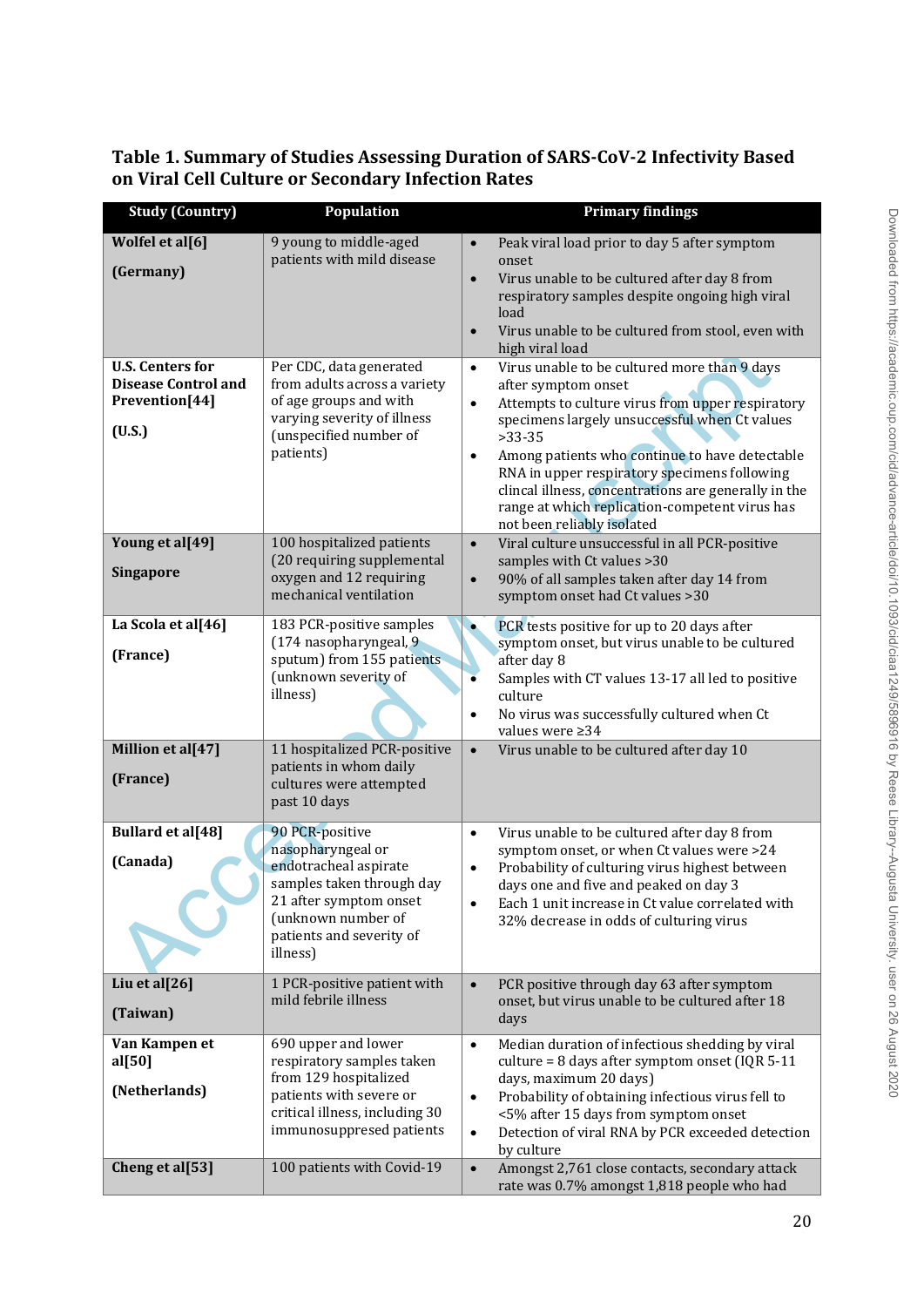| (Taiwan)                                                                                   | (mostly mild disease)                                                                                                                                                            | contact wihtin 5 days of symptom onset and 0%<br>amongst 852 people who had contact ≥6 days<br>after symptom onset                                                                                           |  |  |
|--------------------------------------------------------------------------------------------|----------------------------------------------------------------------------------------------------------------------------------------------------------------------------------|--------------------------------------------------------------------------------------------------------------------------------------------------------------------------------------------------------------|--|--|
| Lu et al [54]<br>(China)                                                                   | 87 patients hospitalized<br>patients with Covid-19,<br>discharged after recovery<br>and 2 consecutive negative<br>PCR swabs, and then tested<br>positive again within 2<br>weeks | Viral cell culture and full-length genome<br>$\bullet$<br>sequencing unsuccessful in all cases                                                                                                               |  |  |
| <b>Korean Centers for</b><br><b>Disease Control and</b><br>Prevention[55]<br>(South Korea) | 285 patients who recovered<br>from Covid-19, tested<br>negative, and then tested<br>postive again by PCR (on<br>average 45 days after initial<br>symptom onset)                  | Viral cell culture negative in 108 cases<br>$\bullet$<br>Ct values for re-postive tests > 30 in 89.5% of<br>$\bullet$<br>cases<br>0% transmission to 790 contacts during re-<br>$\bullet$<br>positive period |  |  |
| Lecel                                                                                      |                                                                                                                                                                                  |                                                                                                                                                                                                              |  |  |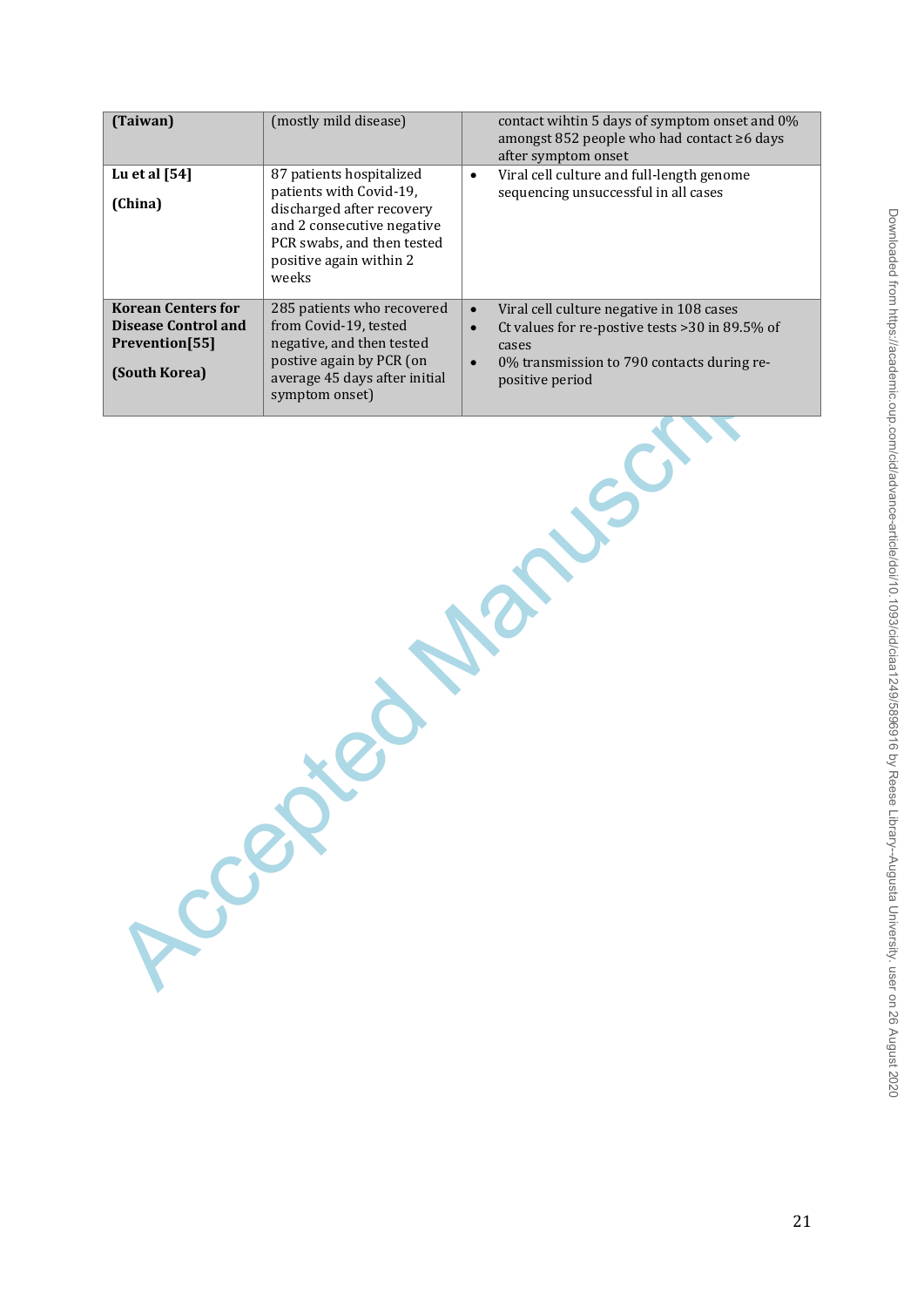# **Table 2. WHO and CDC Guidance for Discontinuing Isolation in Patients with Confirmed Covid-19 Infection and Approach to Persistent or Recurrent Positive PCR Tests**

| Category                                                                                                 | <b>WHO</b>                                                                                                                                             | <b>CDC</b>                                                                                                                                                                                                                                                                                                                                                                                                                                                                                                                                                                 |  |  |
|----------------------------------------------------------------------------------------------------------|--------------------------------------------------------------------------------------------------------------------------------------------------------|----------------------------------------------------------------------------------------------------------------------------------------------------------------------------------------------------------------------------------------------------------------------------------------------------------------------------------------------------------------------------------------------------------------------------------------------------------------------------------------------------------------------------------------------------------------------------|--|--|
| Symptomatic,<br><b>Initial Infection</b>                                                                 | 10 days after symptom<br>$\bullet$<br>onset, plus<br>At least 3 additional days<br>$\bullet$<br>without symptoms<br>(fever or respiratory<br>symptoms) | Mild-Moderate Illness, Not Severely<br>$\bullet$<br>Immunocompromised: 10 days since symptom<br>onset + 24 hours since last fever + improvement<br>in symptoms<br>Severe-Critical Illness OR Severely<br>$\bullet$<br>Immunocompromised: At least 10 days and up to<br>20 days since symptom onset + 24 hours since<br>last fever + improvement in symptoms                                                                                                                                                                                                                |  |  |
| Asymptomatic,<br><b>Initial Infection</b>                                                                | 10 days after positive<br>$\bullet$<br>test                                                                                                            | Not Severely Immunocompromised: 10 days since<br>$\bullet$<br>first positive test<br>Severely Immunocompromised: At least 20 days<br>$\bullet$<br>and up to 20 days since first positive test                                                                                                                                                                                                                                                                                                                                                                              |  |  |
| <b>Recovered from</b><br>Covid-19 but<br><b>Persistent or</b><br><b>Recurrent PCR</b><br><b>Positive</b> | No specific<br>recommendation                                                                                                                          | <b>Asymptomatic:</b> Retesting not recommended<br>$\bullet$<br>within 3 months after date of symptom onset,<br>even if the patient has close contact with an<br>infected person.<br><b>Symptomatic:</b> If new symptoms develop within 3<br>$\bullet$<br>months of initial symptom onset, and alternative<br>etiology cannot be identified, consider retesting.<br>Isolation may be considered in consultation with<br>infectious disease or infection control experts,<br>especially if symptoms developed within 14 days<br>after close contact with an infected person. |  |  |
| Note: WHO also allows for a test-based strategy to discontinue isolation based on clinical               |                                                                                                                                                        |                                                                                                                                                                                                                                                                                                                                                                                                                                                                                                                                                                            |  |  |
| recovery and 2 sequential negative PCR tests >24 hours apart. CDC no longer recommends a                 |                                                                                                                                                        |                                                                                                                                                                                                                                                                                                                                                                                                                                                                                                                                                                            |  |  |
| test-based strategy, except to discontinue isolation earlier than outlined by the time-based             |                                                                                                                                                        |                                                                                                                                                                                                                                                                                                                                                                                                                                                                                                                                                                            |  |  |
| strategy, or possibly in persons who are severely immunocompromised (in consultation with                |                                                                                                                                                        |                                                                                                                                                                                                                                                                                                                                                                                                                                                                                                                                                                            |  |  |
| infectious disease experts).                                                                             |                                                                                                                                                        |                                                                                                                                                                                                                                                                                                                                                                                                                                                                                                                                                                            |  |  |
| CDC definitions (severity of illness criteria adapted from the NIH COVID-19 Treatment                    |                                                                                                                                                        |                                                                                                                                                                                                                                                                                                                                                                                                                                                                                                                                                                            |  |  |
| Guidelines [https://www.covid19treatmentguidelines.nih.gov/overview/management-of-                       |                                                                                                                                                        |                                                                                                                                                                                                                                                                                                                                                                                                                                                                                                                                                                            |  |  |

CDC definitions (severity of illness criteria adapted from the NIH COVID-19 Treatment Guidelines [https://www.covid19treatmentguidelines.nih.gov/overview/management-of[covid-19/\]](https://www.covid19treatmentguidelines.nih.gov/overview/management-of-covid-19/)):

 Mild Illness: Individuals who have any of the various signs and symptoms of COVID-19 (e.g., fever, cough, sore throat, malaise, headache, muscle pain) without shortness of breath, dyspnea, or abnormal chest imaging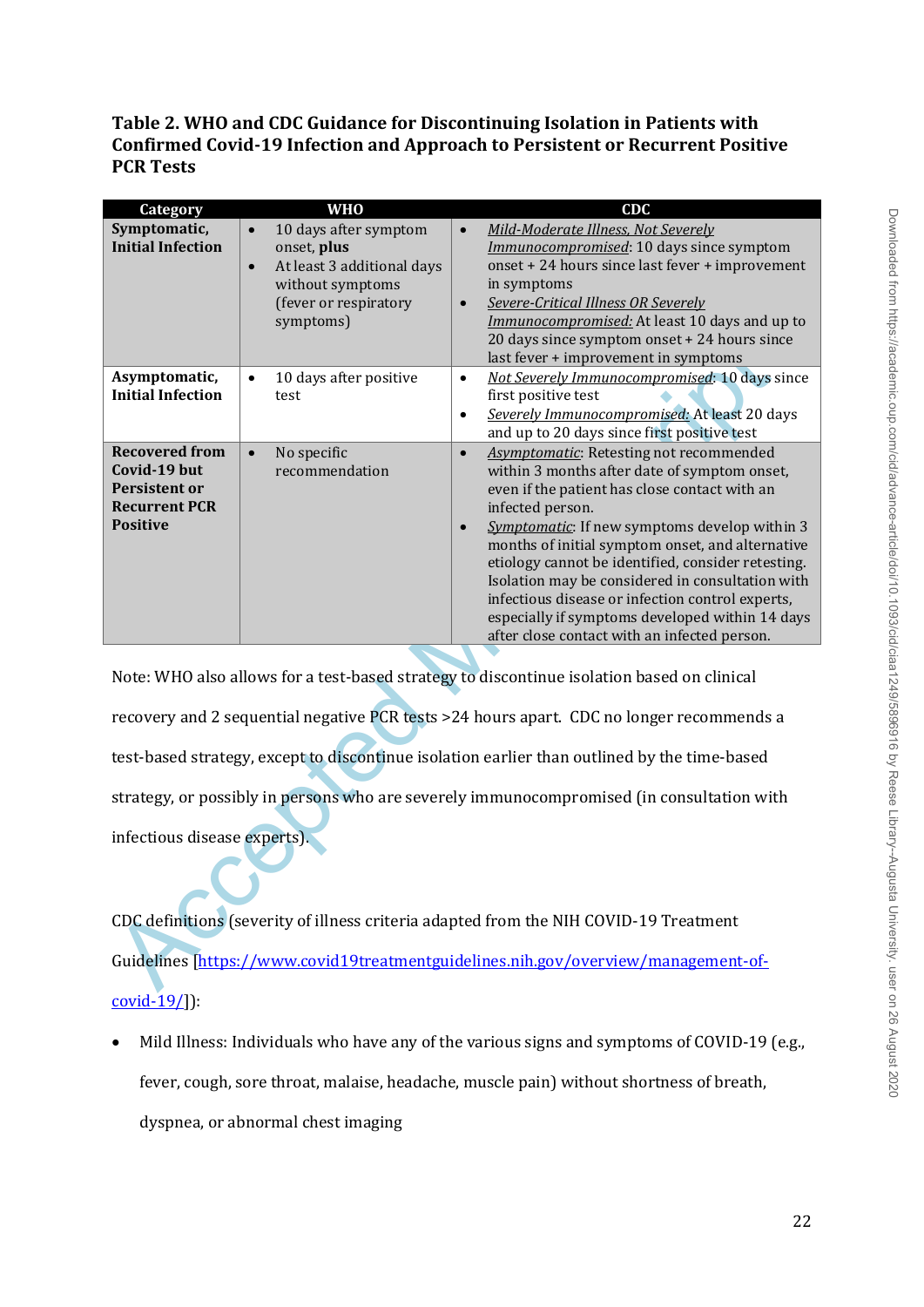- Moderate Illness: Individuals who have evidence of lower respiratory disease by clinical assessment or imaging, and a saturation of oxygen (SpO2) ≥94% on room air at sea level
- Severe Illness: Individuals who have respiratory frequency >30 breaths per minute, SpO2 <94% on room air at sea level (or, for patients with chronic hypoxemia, a decrease from baseline of >3%), ratio of arterial partial pressure of oxygen to fraction of inspired oxygen (PaO2/FiO2) <300 mmHg, or lung infiltrates >50%
- Critical Illness: Individuals who have respiratory failure, septic shock, and/or multiple organ dysfunction.
- Critical Illness: Individuals who have respiratory failure, septic shock, and/or multiple o<br>dysfunction.<br>
 Severely Immunocompromised: chemotherapy for cancer, untreated HIV infection with<br>
T lymphocyte count < 200, com Severely Immunocompromised: chemotherapy for cancer, untreated HIV infection with CD4 T lymphocyte count < 200, combined primary immunodeficiency disorder, and receipt of prednisone >20mg/day for more than 14 days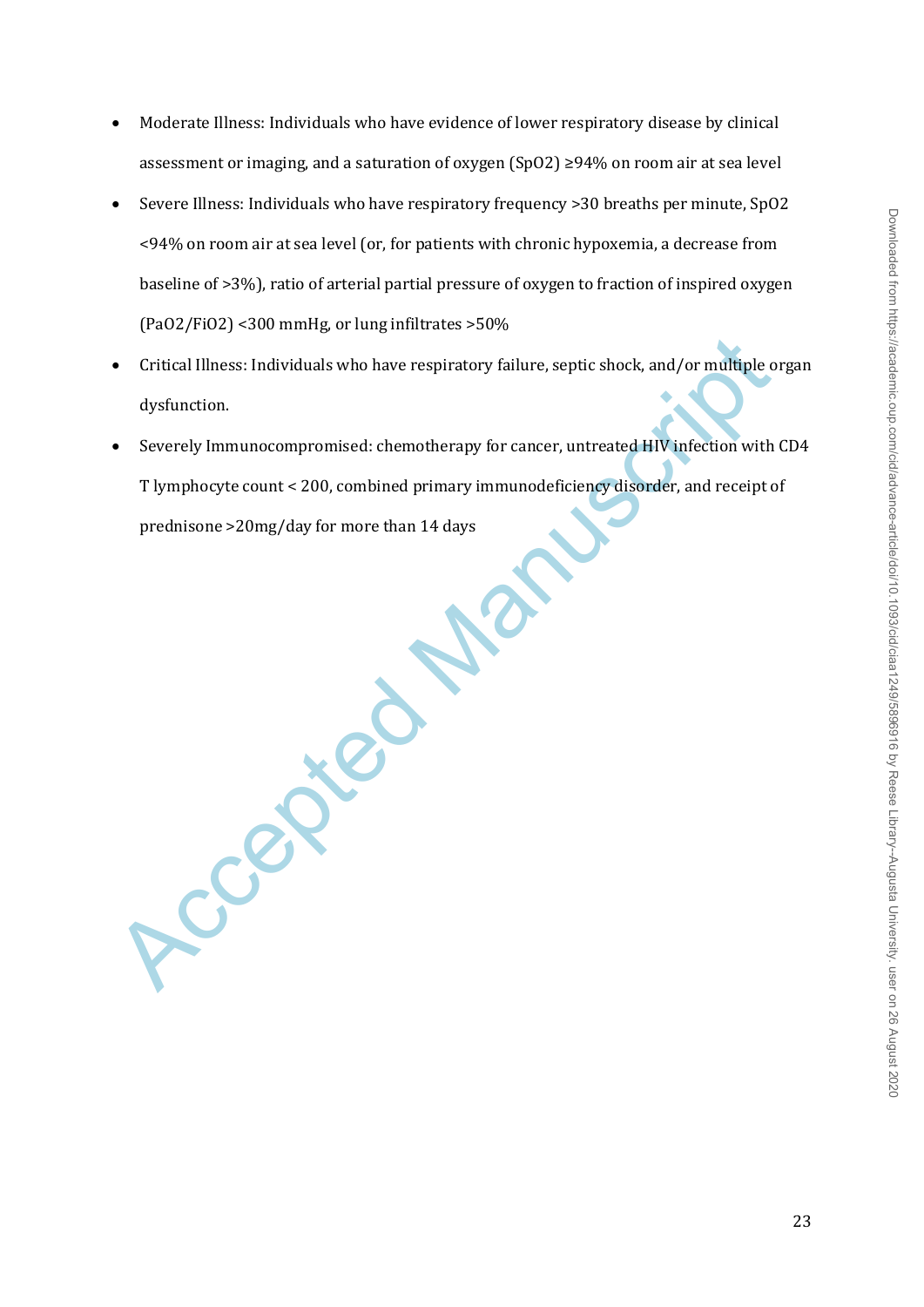# **FIGURE LEGEND**

# **Figure. Summary of Timeline of SARS-CoV-2 Infectivity**

Ccepted Manuscript